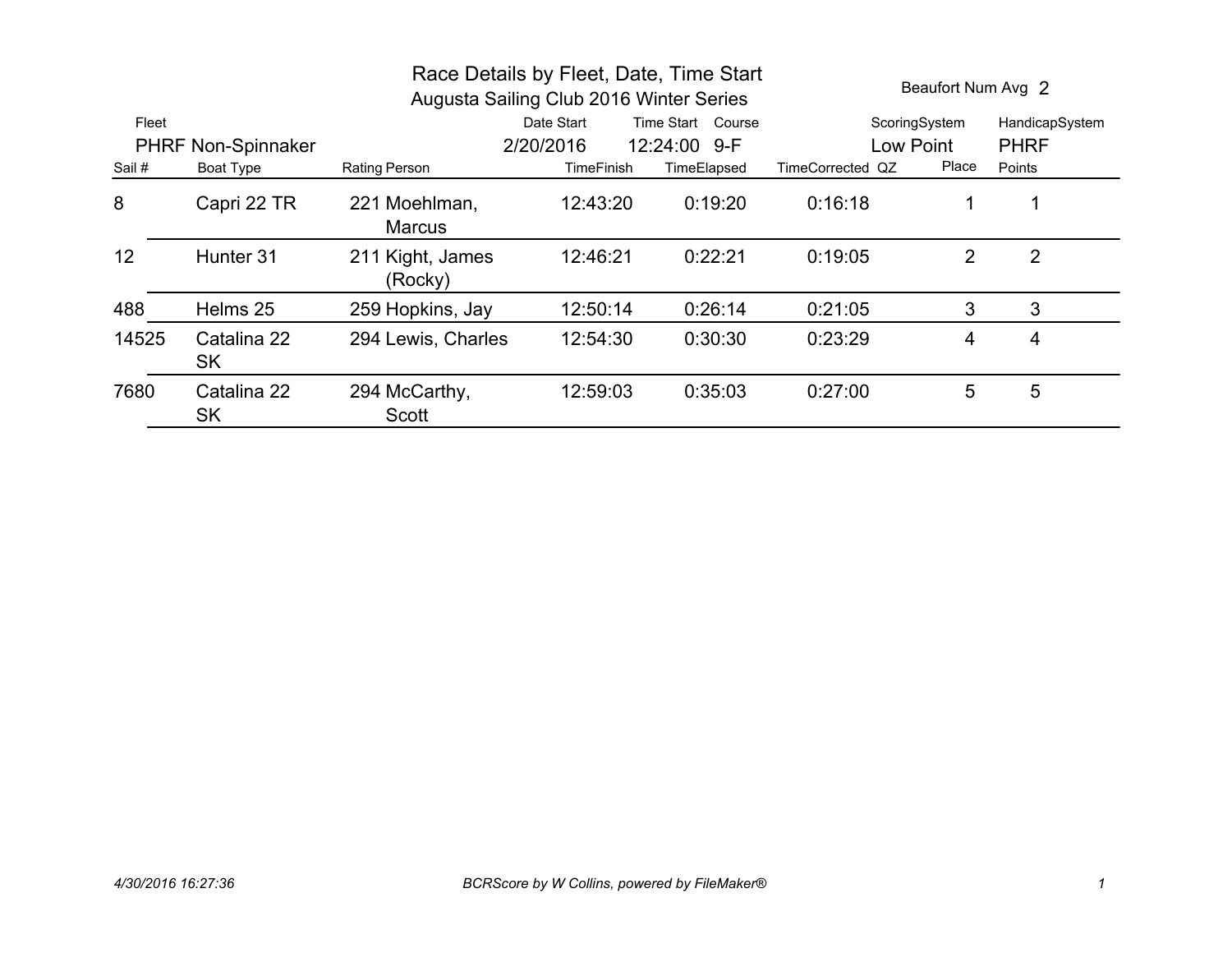| Race Details by Fleet, Date, Time Start<br>Augusta Sailing Club 2016 Winter Series |                           |                                |                                 |                      |                  | Beaufort Num Avg 3 |                |
|------------------------------------------------------------------------------------|---------------------------|--------------------------------|---------------------------------|----------------------|------------------|--------------------|----------------|
| Fleet                                                                              |                           |                                | Date Start<br>Time Start Course |                      | ScoringSystem    |                    | HandicapSystem |
|                                                                                    | <b>PHRF Non-Spinnaker</b> |                                | 2/20/2016                       | 13:03:00 9-5-F       | Low Point        |                    | <b>PHRF</b>    |
| Sail #                                                                             | Boat Type                 | Rating Person                  | <b>TimeFinish</b>               | TimeElapsed          | TimeCorrected QZ | Place              | Points         |
| 8                                                                                  | Capri 22 TR               | 221 Moehlman,<br><b>Marcus</b> | 13:39:48                        | 0:36:48              | 0:31:01          | 1                  |                |
| 12                                                                                 | Hunter 31                 | 211 Kight, James<br>(Rocky)    | 13:43:19                        | 0:40:19              | 0:34:26          | 2                  | $\overline{2}$ |
| 488                                                                                | Helms 25                  | 259 Hopkins, Jay               | 13:54:24                        | 0:51:24              | 0:41:18          | 3                  | 3              |
| 7680                                                                               | Catalina 22<br><b>SK</b>  | 294 McCarthy,<br>Scott         |                                 | 13:49:34 90000:00:00 | 90000:00:00 DNF  | 6                  | 6              |
| 14525                                                                              | Catalina 22<br><b>SK</b>  | 294 Lewis, Charles             |                                 | 90000:00:00          | 90000:00:00 DNF  | 6                  | 6              |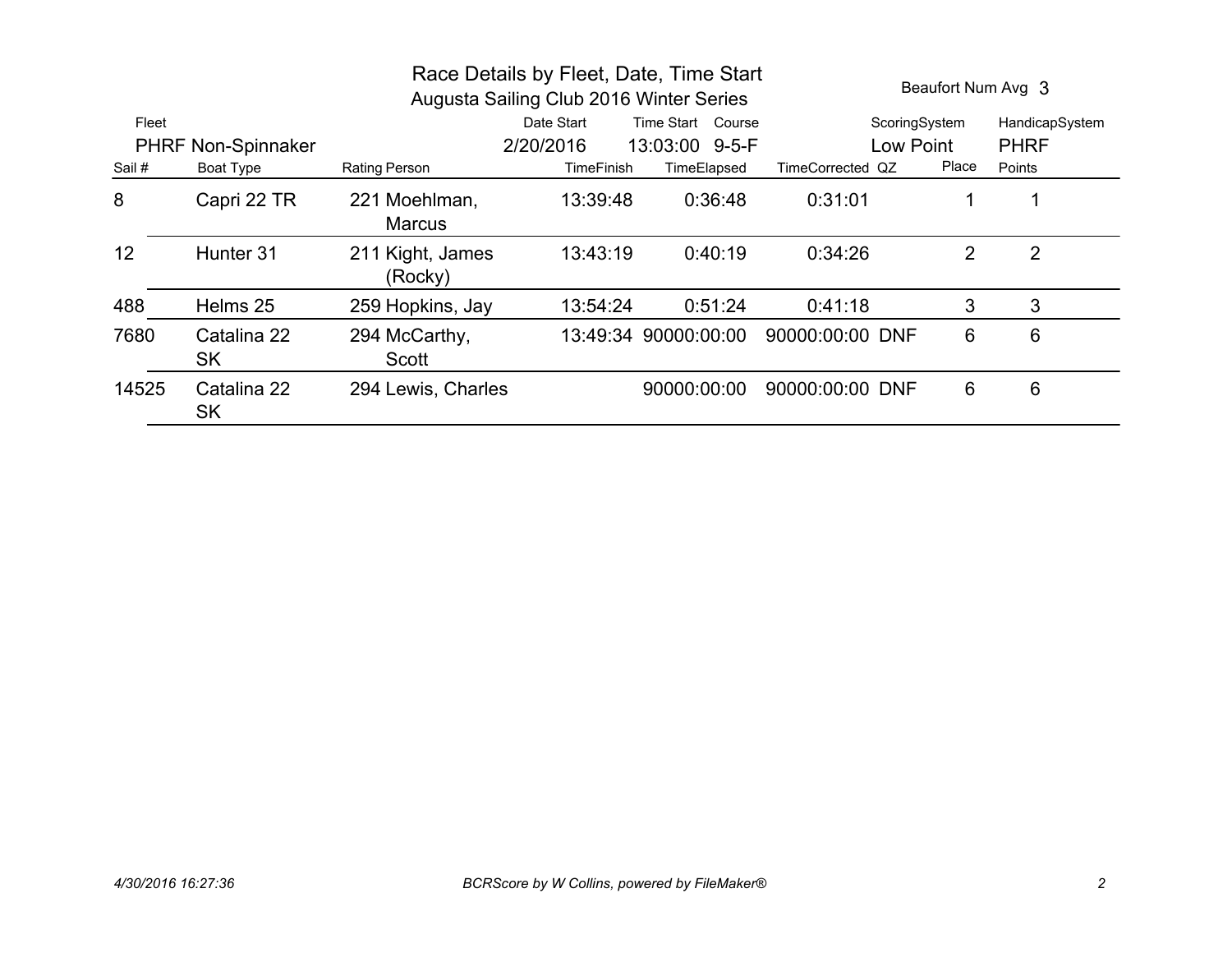| Race Details by Fleet, Date, Time Start<br>Augusta Sailing Club 2016 Winter Series |                          |                                |                   |                   |                  |       | Beaufort Num Avg 2 |
|------------------------------------------------------------------------------------|--------------------------|--------------------------------|-------------------|-------------------|------------------|-------|--------------------|
| Fleet                                                                              |                          |                                | Date Start        | Time Start Course | ScoringSystem    |       | HandicapSystem     |
| <b>PHRF Non-Spinnaker</b>                                                          |                          |                                | 2/20/2016         | 14:01:00 9-5-F    | Low Point        |       | <b>PHRF</b>        |
| Sail #                                                                             | Boat Type                | Rating Person                  | <b>TimeFinish</b> | TimeElapsed       | TimeCorrected QZ | Place | Points             |
| 8                                                                                  | Capri 22 TR              | 221 Moehlman,<br><b>Marcus</b> | 14:36:18          | 0:35:18           | 0:29:46          |       |                    |
| 12                                                                                 | Hunter 31                | 211 Kight, James<br>(Rocky)    | 14:54:18          | 0:53:18           | 0:45:32          | 2     | $\overline{2}$     |
| 488                                                                                | Helms 25                 | 259 Hopkins, Jay               |                   | 90000:00:00       | 90000:00:00 DNF  | 6     | 6                  |
| 7680                                                                               | Catalina 22<br><b>SK</b> | 294 McCarthy,<br>Scott         |                   | 90000:00:00       | 90000:00:00 DNF  | 6     | 6                  |
| 14525                                                                              | Catalina 22<br><b>SK</b> | 294 Lewis, Charles             |                   | 90000:00:00       | 90000:00:00 DNF  | 6     | 6                  |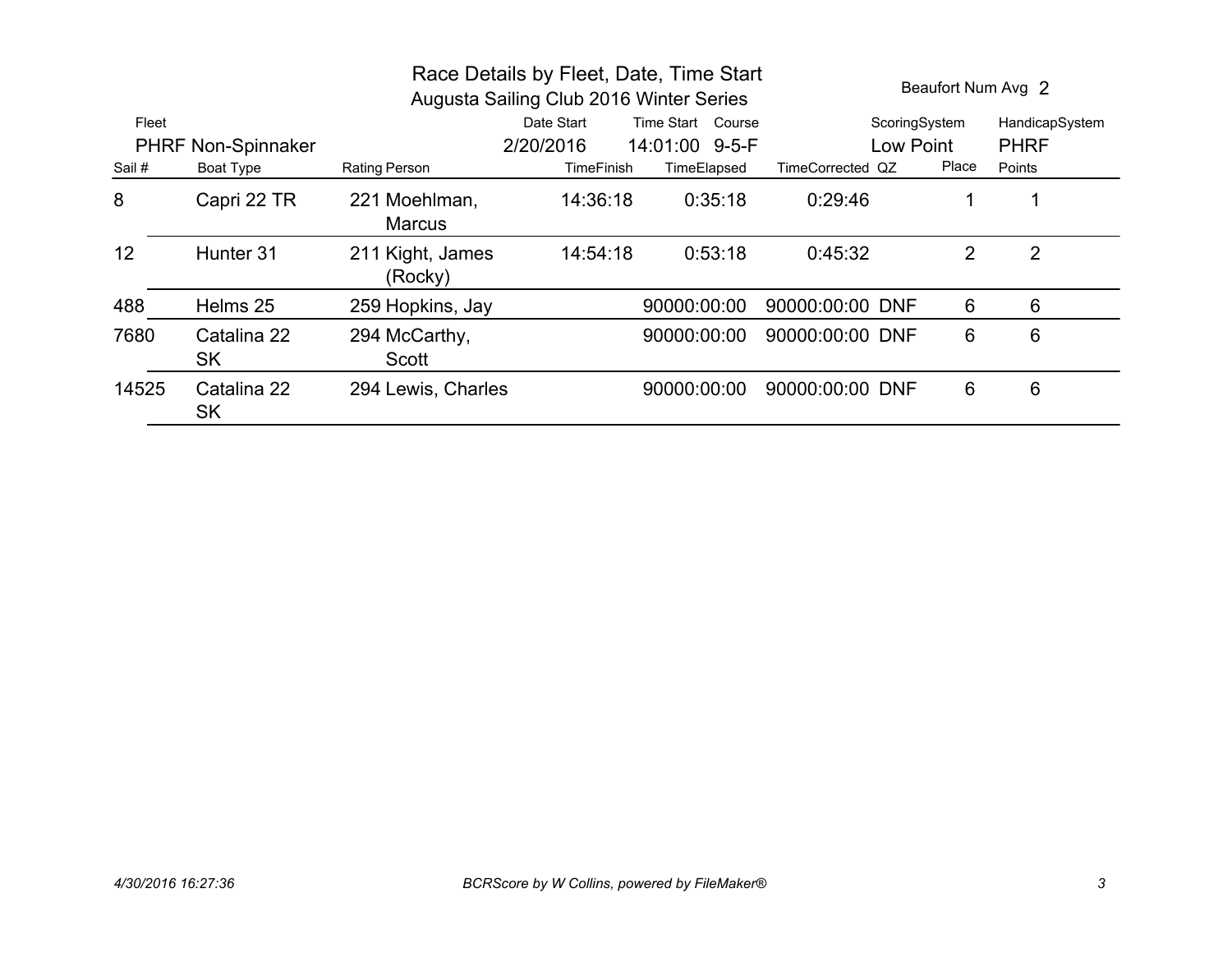| Race Details by Fleet, Date, Time Start<br>Augusta Sailing Club 2016 Winter Series |                          |                                |                                 |             |                  | <b>Beaufort Num Avg</b> |                |  |
|------------------------------------------------------------------------------------|--------------------------|--------------------------------|---------------------------------|-------------|------------------|-------------------------|----------------|--|
| Fleet                                                                              |                          |                                | Date Start<br>Time Start Course |             | ScoringSystem    |                         | HandicapSystem |  |
| <b>PHRF Non-Spinnaker</b>                                                          |                          |                                | 3/5/2016                        | 13:08:00    | Low Point        |                         | <b>PHRF</b>    |  |
| Sail #                                                                             | Boat Type                | Rating Person                  | <b>TimeFinish</b>               | TimeElapsed | TimeCorrected QZ | Place                   | Points         |  |
| 12                                                                                 | Hunter 31                | 211 Kight, James<br>(Rocky)    | 13:28:56                        | 0:20:56     | 0:17:53          | 1                       |                |  |
| 14525                                                                              | Catalina 22<br><b>SK</b> | 294 Lewis, Charles             | 13:31:27                        | 0:23:27     | 0:18:04          | 2                       | $\overline{2}$ |  |
| 488                                                                                | Helms 25                 | 259 Hopkins, Jay               | 13:33:07                        | 0:25:07     | 0:20:11          | 3                       | 3              |  |
| 7680                                                                               | Catalina 22<br><b>SK</b> | 294 McCarthy,<br>Scott         |                                 | 90000:00:00 | 90000:00:00 DNC  | 6                       | 6              |  |
| 8                                                                                  | Capri 22 TR              | 221 Moehlman,<br><b>Marcus</b> |                                 | 90000:00:00 | 90000:00:00 DNC  | 6                       | 6              |  |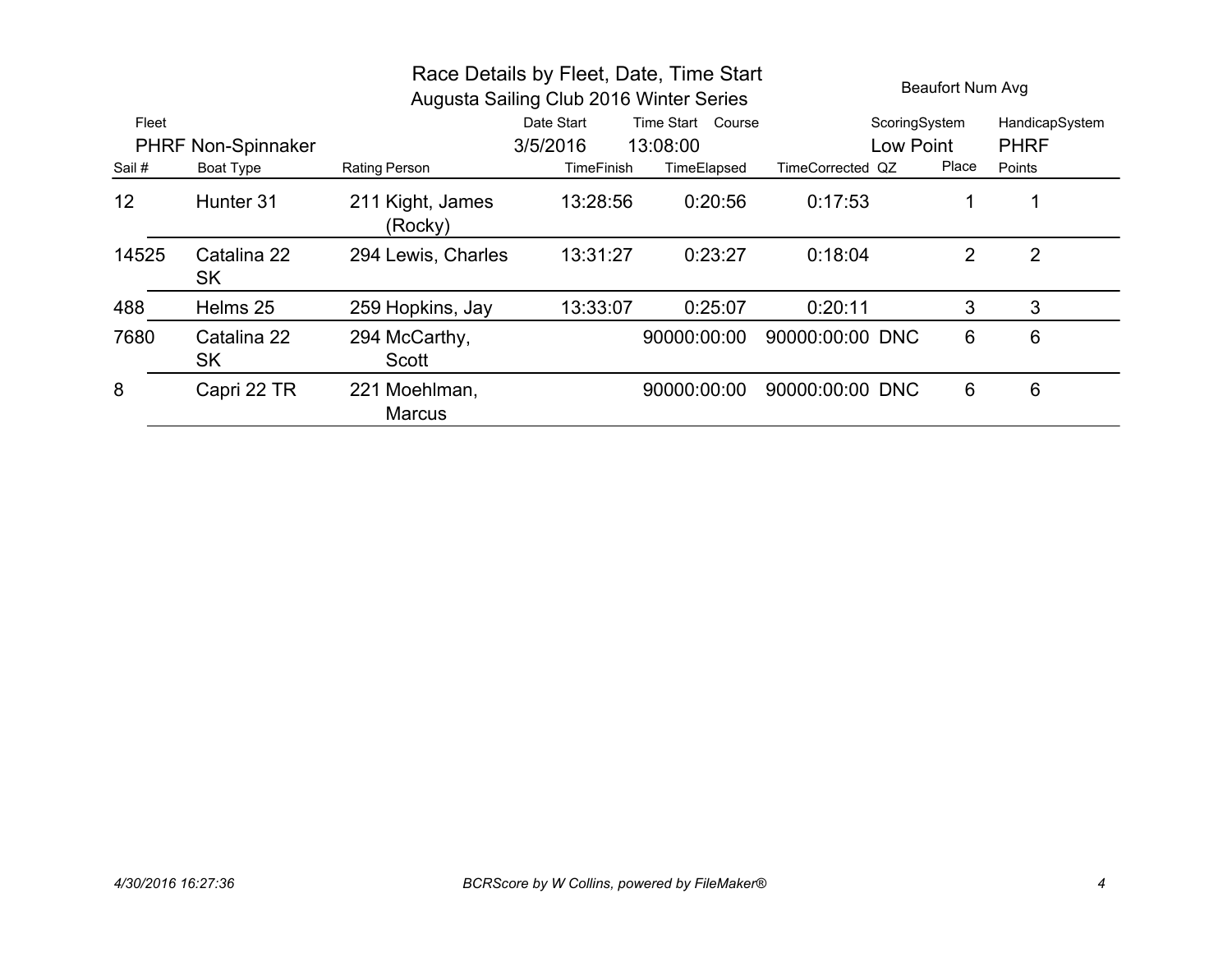|                           |                   |                                | Race Details by Fleet, Date, Time Start<br>Augusta Sailing Club 2016 Winter Series |             | Beaufort Num Avg |       |                |
|---------------------------|-------------------|--------------------------------|------------------------------------------------------------------------------------|-------------|------------------|-------|----------------|
| Fleet                     |                   |                                | Time Start Course<br>Date Start                                                    |             | ScoringSystem    |       | HandicapSystem |
| <b>PHRF Non-Spinnaker</b> |                   |                                | 3/5/2016                                                                           | 13:48:00    | Low Point        |       | <b>PHRF</b>    |
| Sail #                    | Boat Type         | Rating Person                  | TimeFinish                                                                         | TimeElapsed | TimeCorrected QZ | Place | Points         |
| 12                        | Hunter 31         | 211 Kight, James<br>(Rocky)    | 14:11:16                                                                           | 0:23:16     | 0:19:52          |       | 1              |
| 14525                     | Catalina 22<br>SK | 294 Lewis, Charles             | 14:15:33                                                                           | 0:27:33     | 0:21:13          | 2     | $\overline{2}$ |
| 488                       | Helms 25          | 259 Hopkins, Jay               | 14:23:08                                                                           | 0:35:08     | 0:28:14          | 3     | 3              |
| 7680                      | Catalina 22<br>SK | 294 McCarthy,<br>Scott         |                                                                                    | 90000:00:00 | 90000:00:00 DNC  | 6     | 6              |
| 8                         | Capri 22 TR       | 221 Moehlman,<br><b>Marcus</b> |                                                                                    | 90000:00:00 | 90000:00:00 DNC  | 6     | 6              |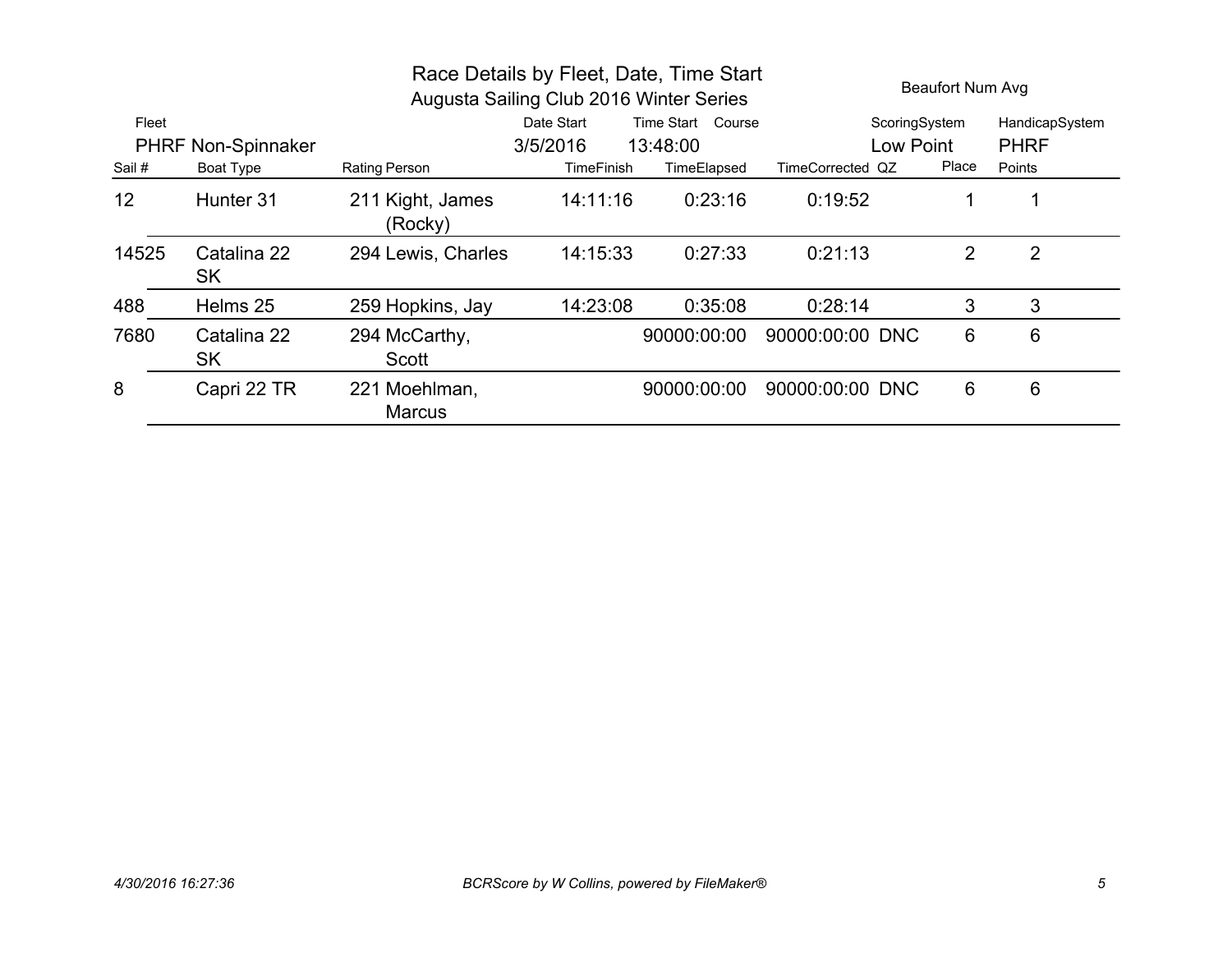| Race Details by Fleet, Date, Time Start<br>Augusta Sailing Club 2016 Winter Series |                           |                                |                                 |             | Beaufort Num Avg 2 |       |                |
|------------------------------------------------------------------------------------|---------------------------|--------------------------------|---------------------------------|-------------|--------------------|-------|----------------|
| Fleet                                                                              |                           |                                | Date Start<br>Time Start Course |             | ScoringSystem      |       | HandicapSystem |
|                                                                                    | <b>PHRF Non-Spinnaker</b> |                                | 3/19/2016                       | 13:27:00    | Low Point          |       | <b>PHRF</b>    |
| Sail #                                                                             | Boat Type                 | <b>Rating Person</b>           | <b>TimeFinish</b>               | TimeElapsed | TimeCorrected QZ   | Place | Points         |
| 8                                                                                  | Capri 22 TR               | 221 Moehlman,<br><b>Marcus</b> | 13:43:30                        | 0:16:30     | 0:13:55            | 1     |                |
| 12                                                                                 | Hunter 31                 | 211 Kight, James<br>(Rocky)    | 13:50:55                        | 0:23:55     | 0:20:26            | 2     | $\overline{2}$ |
| 14525                                                                              | Catalina 22<br><b>SK</b>  | 294 Lewis, Charles             | 13:55:30                        | 0:28:30     | 0:21:57            | 3     | 3              |
| 488                                                                                | Helms 25                  | 259 Hopkins, Jay               | 13:56:47                        | 0:29:47     | 0:23:56            | 4     | 4              |
| 7680                                                                               | Catalina 22<br><b>SK</b>  | 294 McCarthy,<br>Scott         |                                 | 90000:00:00 | 90000:00:00 DNC    | 6     | 6              |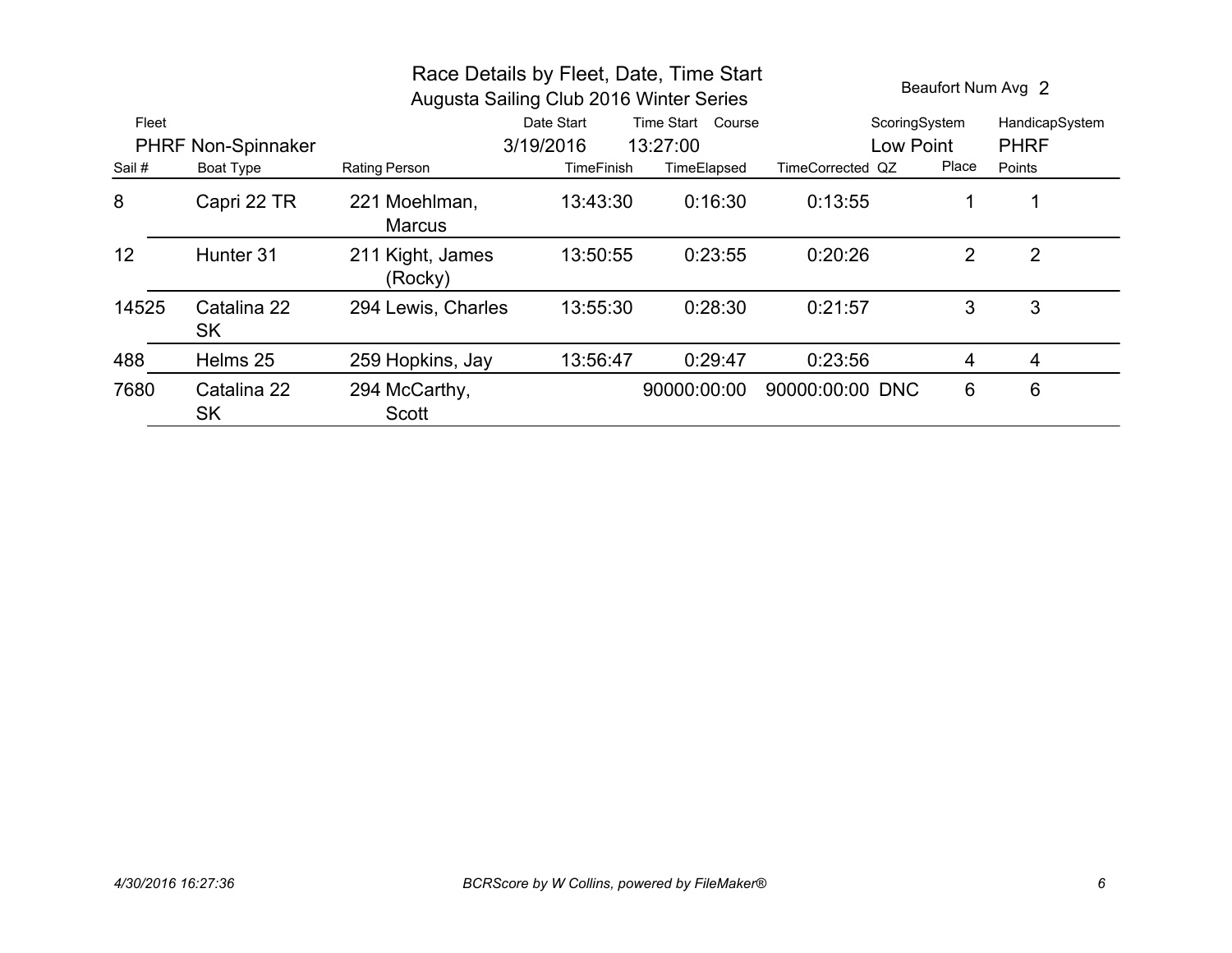| Race Details by Fleet, Date, Time Start<br>Augusta Sailing Club 2016 Winter Series |                          |                                |                                 |             |                  | Beaufort Num Avg 1 |                |
|------------------------------------------------------------------------------------|--------------------------|--------------------------------|---------------------------------|-------------|------------------|--------------------|----------------|
| Fleet                                                                              |                          |                                | Date Start<br>Time Start Course |             | ScoringSystem    |                    | HandicapSystem |
| <b>PHRF Non-Spinnaker</b>                                                          |                          |                                | 3/19/2016                       | 14:18:00    | Low Point        |                    | <b>PHRF</b>    |
| Sail #                                                                             | Boat Type                | Rating Person                  | TimeFinish                      | TimeElapsed | TimeCorrected QZ | Place              | Points         |
| 8                                                                                  | Capri 22 TR              | 221 Moehlman,<br><b>Marcus</b> | 14:29:56                        | 0:11:56     | 0:10:04          |                    |                |
| 12                                                                                 | Hunter 31                | 211 Kight, James<br>(Rocky)    | 14:42:46                        | 0:24:46     | 0:21:09          | $\overline{2}$     | $\overline{2}$ |
| 14525                                                                              | Catalina 22<br><b>SK</b> | 294 Lewis, Charles             | 14:47:23                        | 0:29:23     | 0:22:38          | 3                  | 3              |
| 488                                                                                | Helms 25                 | 259 Hopkins, Jay               | 14:46:14                        | 0:28:14     | 0:22:41          | 4                  | 4              |
| 7680                                                                               | Catalina 22<br><b>SK</b> | 294 McCarthy,<br>Scott         |                                 | 90000:00:00 | 90000:00:00 DNC  | 6                  | 6              |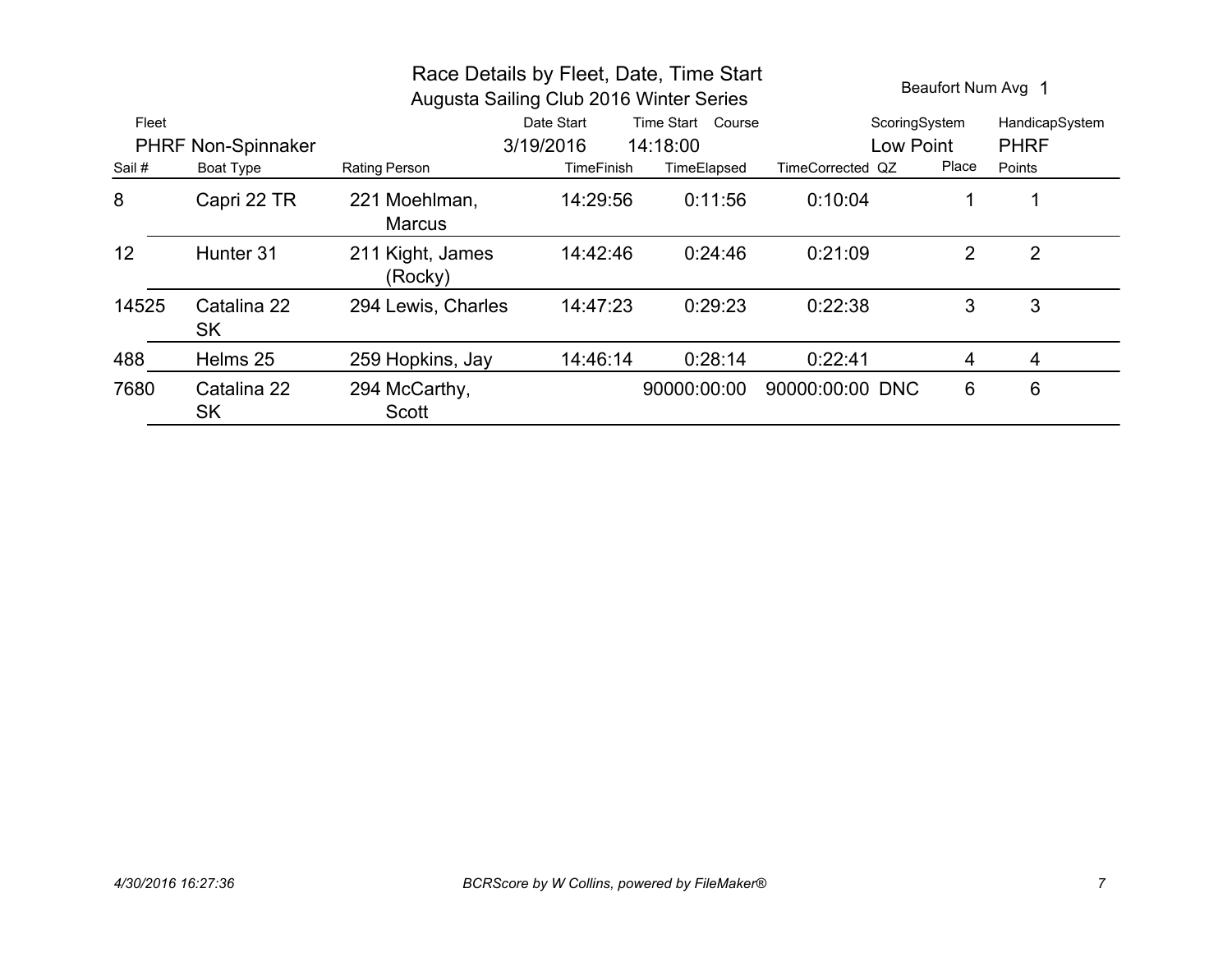| Race Details by Fleet, Date, Time Start<br>Augusta Sailing Club 2016 Winter Series |                           |                                |                   |                   |                  |                | Beaufort Num Avg 4 |  |
|------------------------------------------------------------------------------------|---------------------------|--------------------------------|-------------------|-------------------|------------------|----------------|--------------------|--|
| Fleet                                                                              |                           |                                | Date Start        | Time Start Course | ScoringSystem    |                | HandicapSystem     |  |
|                                                                                    | <b>PHRF Non-Spinnaker</b> |                                | 4/2/2016          | 12:00:00          | Low Point        |                | <b>PHRF</b>        |  |
| Sail #                                                                             | Boat Type                 | Rating Person                  | <b>TimeFinish</b> | TimeElapsed       | TimeCorrected QZ | Place          | Points             |  |
| 8                                                                                  | Capri 22 TR               | 221 Moehlman,<br><b>Marcus</b> | 12:28:47          | 0:28:47           | 0:24:16          | 1              |                    |  |
| 12                                                                                 | Hunter 31                 | 211 Kight, James<br>(Rocky)    | 12:35:51          | 0:35:51           | 0:30:37          | $\overline{2}$ | 2                  |  |
| 488                                                                                | Helms 25                  | 259 Hopkins, Jay               |                   | 90000:00:00       | 90000:00:00 DNF  | 4              | 4                  |  |
| 7680                                                                               | Catalina 22<br><b>SK</b>  | 294 McCarthy,<br>Scott         |                   | 90000:00:00       | 90000:00:00 DNC  | 6              | 6                  |  |
| 14525                                                                              | Catalina 22<br><b>SK</b>  | 294 Lewis, Charles             |                   | 90000:00:00       | 90000:00:00 DNC  | 6              | 6                  |  |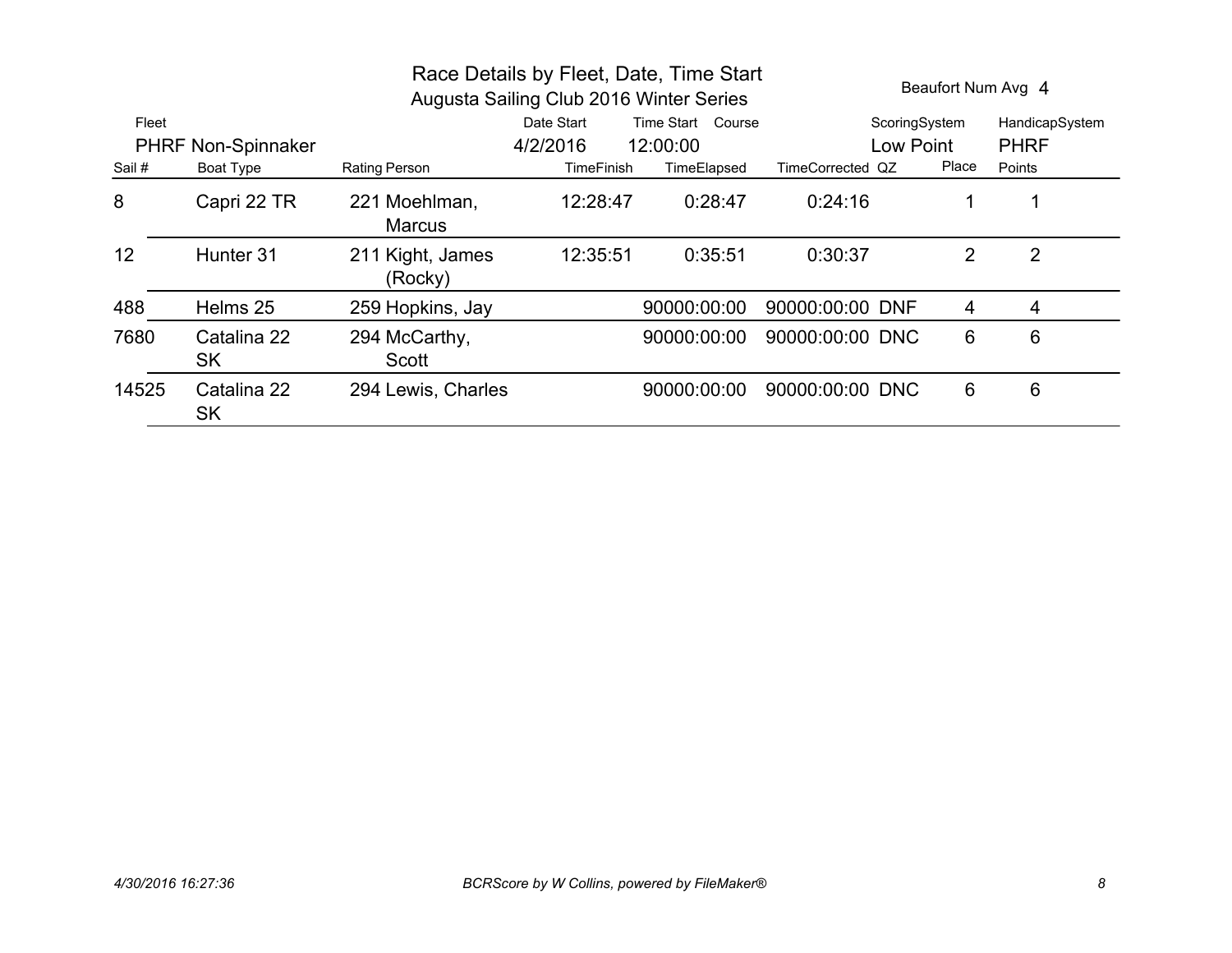| Race Details by Fleet, Date, Time Start<br>Augusta Sailing Club 2016 Winter Series |                          |                                |                   |                   |                  |       | Beaufort Num Avg 3 |
|------------------------------------------------------------------------------------|--------------------------|--------------------------------|-------------------|-------------------|------------------|-------|--------------------|
| Fleet                                                                              |                          |                                | Date Start        | Time Start Course | ScoringSystem    |       | HandicapSystem     |
| <b>PHRF Non-Spinnaker</b>                                                          |                          |                                | 4/16/2016         | 12:00:00          | <b>Low Point</b> |       | <b>PHRF</b>        |
| Sail #                                                                             | Boat Type                | Rating Person                  | <b>TimeFinish</b> | TimeElapsed       | TimeCorrected QZ | Place | Points             |
| 8                                                                                  | Capri 22 TR              | 221 Moehlman,<br><b>Marcus</b> | 12:36:59          | 0:36:59           | 0:31:11          | 1     |                    |
| 12                                                                                 | Hunter 31                | 211 Kight, James<br>(Rocky)    | 12:43:45          | 0:43:45           | 0:37:22          | 2     | 2                  |
| 488                                                                                | Helms 25                 | 259 Hopkins, Jay               |                   | 90000:00:00       | 90000:00:00 DNC  | 6     | 6                  |
| 7680                                                                               | Catalina 22<br><b>SK</b> | 294 McCarthy,<br>Scott         |                   | 90000:00:00       | 90000:00:00 DNC  | 6     | 6                  |
| 14525                                                                              | Catalina 22<br><b>SK</b> | 294 Lewis, Charles             |                   | 90000:00:00       | 90000:00:00 DNC  | 6     | 6                  |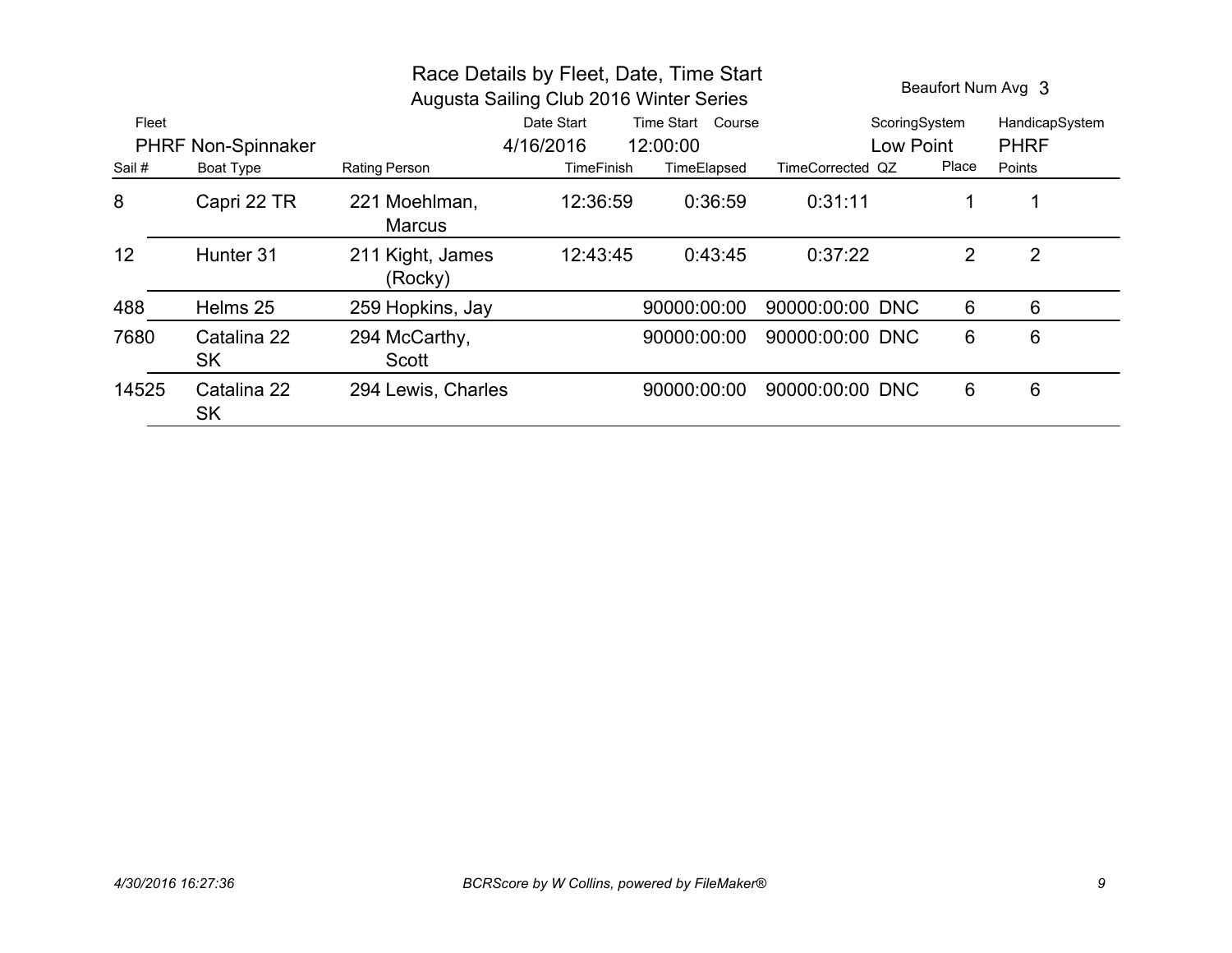|                           |                          | Race Details by Fleet, Date, Time Start<br>Augusta Sailing Club 2016 Winter Series | Beaufort Num Avg 4              |             |                  |       |                |
|---------------------------|--------------------------|------------------------------------------------------------------------------------|---------------------------------|-------------|------------------|-------|----------------|
| Fleet                     |                          |                                                                                    | Date Start<br>Time Start Course |             | ScoringSystem    |       | HandicapSystem |
| <b>PHRF Non-Spinnaker</b> |                          |                                                                                    | 4/30/2016                       | 12:00:00    | Low Point        |       | <b>PHRF</b>    |
| Sail #                    | Boat Type                | Rating Person                                                                      | <b>TimeFinish</b>               | TimeElapsed | TimeCorrected QZ | Place | Points         |
| 12                        | Hunter 31                | 211 Kight, James<br>(Rocky)                                                        | 12:14:36                        | 0:14:36     | 0:12:28          | 1     |                |
| 488                       | Helms 25                 | 259 Hopkins, Jay                                                                   | 12:19:47                        | 0:19:47     | 0:15:54          | 2     | 2              |
| 14525                     | Catalina 22<br><b>SK</b> | 294 Lewis, Charles                                                                 | 12:21:52                        | 0:21:52     | 0:16:50          | 3     | 3              |
| 7680                      | Catalina 22<br><b>SK</b> | 294 McCarthy,<br>Scott                                                             |                                 | 90000:00:00 | 90000:00:00 DNC  | 6     | 6              |
| 8                         | Capri 22 TR              | 221 Moehlman,<br><b>Marcus</b>                                                     |                                 | 90000:00:00 | 90000:00:00 DNC  | 6     | 6              |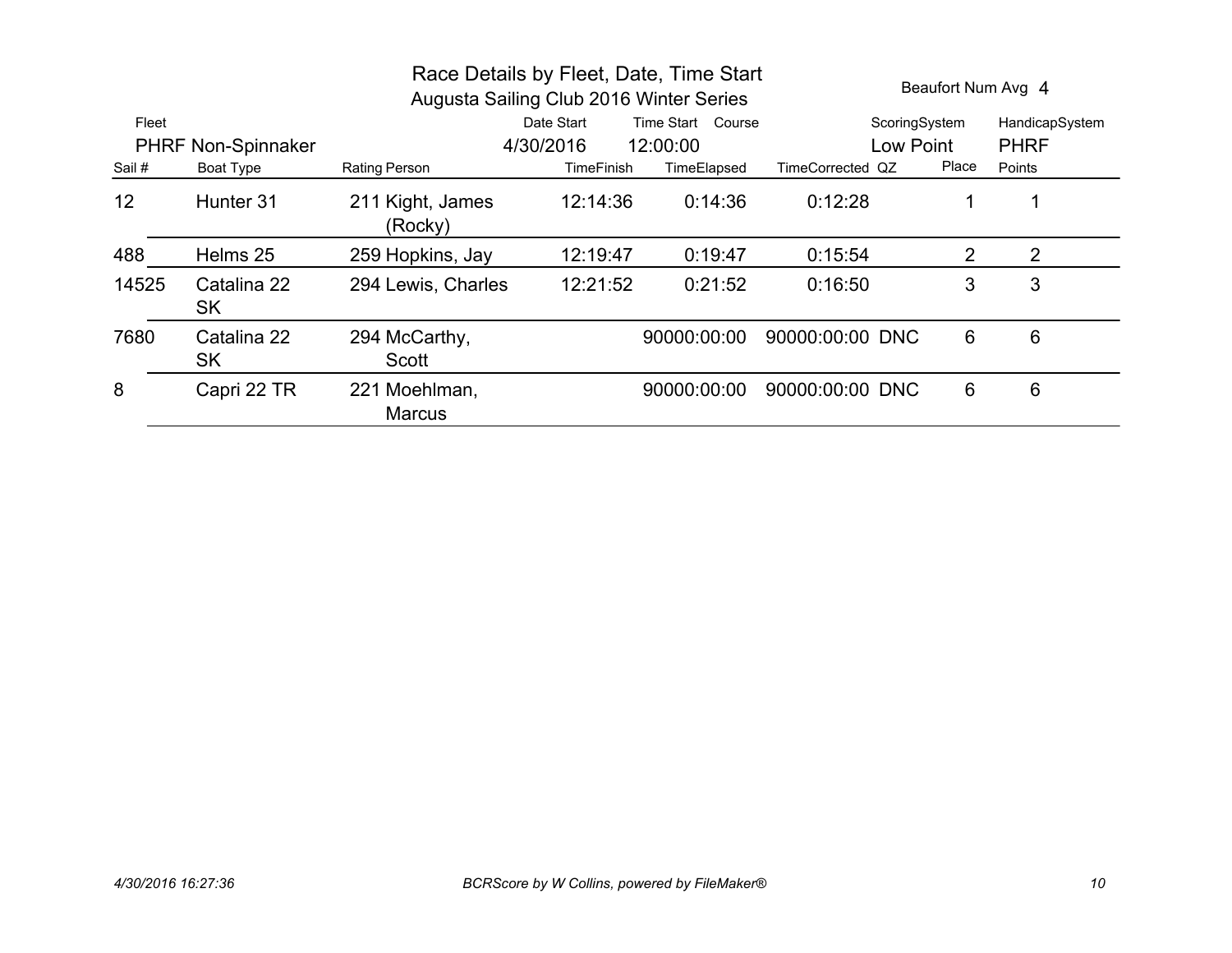| Race Details by Fleet, Date, Time Start<br>Augusta Sailing Club 2016 Winter Series |                   |                                |                                 |             |                  | Beaufort Num Avg 4 |                |  |  |
|------------------------------------------------------------------------------------|-------------------|--------------------------------|---------------------------------|-------------|------------------|--------------------|----------------|--|--|
| Fleet                                                                              |                   |                                | Date Start<br>Time Start Course |             | ScoringSystem    |                    | HandicapSystem |  |  |
| <b>PHRF Non-Spinnaker</b>                                                          |                   |                                | 4/30/2016                       | 12:45:00    | Low Point        |                    | <b>PHRF</b>    |  |  |
| Sail #                                                                             | Boat Type         | <b>Rating Person</b>           | <b>TimeFinish</b>               | TimeElapsed | TimeCorrected QZ | Place              | Points         |  |  |
| 12                                                                                 | Hunter 31         | 211 Kight, James<br>(Rocky)    | 13:28:41                        | 0:43:41     | 0:37:19          |                    | 1              |  |  |
| 14525                                                                              | Catalina 22<br>SK | 294 Lewis, Charles             | 13:43:20                        | 0:58:20     | 0:44:55          | $\overline{2}$     | $\overline{2}$ |  |  |
| 488                                                                                | Helms 25          | 259 Hopkins, Jay               | 13:43:10                        | 0:58:10     | 0:46:44          | 3                  | 3              |  |  |
| 7680                                                                               | Catalina 22<br>SK | 294 McCarthy,<br>Scott         |                                 | 90000:00:00 | 90000:00:00 DNC  | 6                  | 6              |  |  |
| 8                                                                                  | Capri 22 TR       | 221 Moehlman,<br><b>Marcus</b> |                                 | 90000:00:00 | 90000:00:00 DNC  | 6                  | 6              |  |  |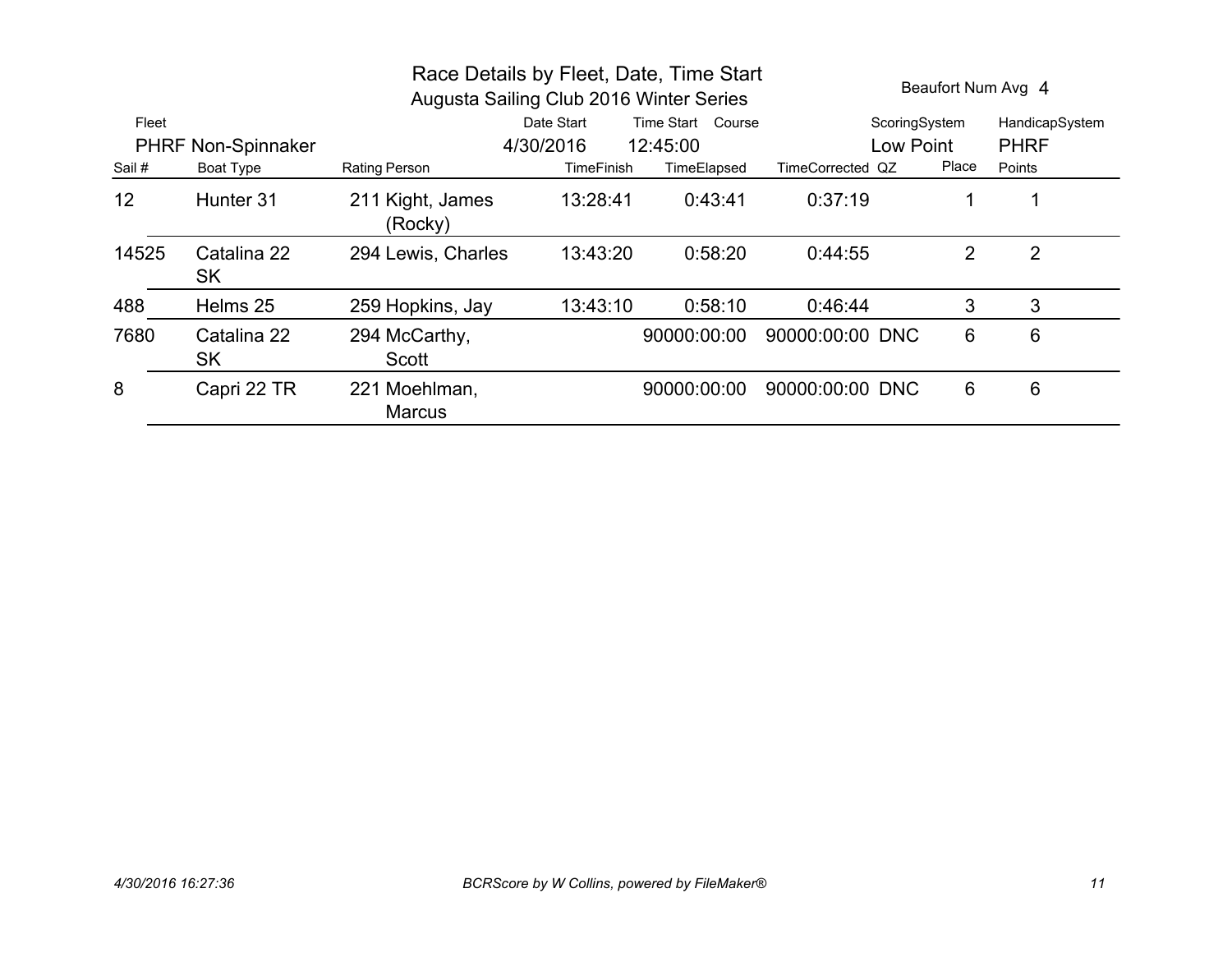|                           |                          | Race Details by Fleet, Date, Time Start<br>Augusta Sailing Club 2016 Winter Series | Beaufort Num Avg 4              |             |                  |       |                |
|---------------------------|--------------------------|------------------------------------------------------------------------------------|---------------------------------|-------------|------------------|-------|----------------|
| Fleet                     |                          |                                                                                    | Time Start Course<br>Date Start |             | ScoringSystem    |       | HandicapSystem |
| <b>PHRF Non-Spinnaker</b> |                          |                                                                                    | 4/30/2016                       | 13:51:00    | Low Point        |       | <b>PHRF</b>    |
| Sail #                    | Boat Type                | Rating Person                                                                      | <b>TimeFinish</b>               | TimeElapsed | TimeCorrected QZ | Place | Points         |
| 12                        | Hunter 31                | 211 Kight, James<br>(Rocky)                                                        | 14:14:16                        | 0:23:16     | 0:19:52          | 1     |                |
| 488                       | Helms 25                 | 259 Hopkins, Jay                                                                   | 14:19:44                        | 0:28:44     | 0:23:05          | 2     | 2              |
| 14525                     | Catalina 22<br><b>SK</b> | 294 Lewis, Charles                                                                 | 14:21:12                        | 0:30:12     | 0:23:15          | 3     | 3              |
| 7680                      | Catalina 22<br><b>SK</b> | 294 McCarthy,<br>Scott                                                             |                                 | 90000:00:00 | 90000:00:00 DNC  | 6     | 6              |
| 8                         | Capri 22 TR              | 221 Moehlman,<br><b>Marcus</b>                                                     |                                 | 90000:00:00 | 90000:00:00 DNC  | 6     | 6              |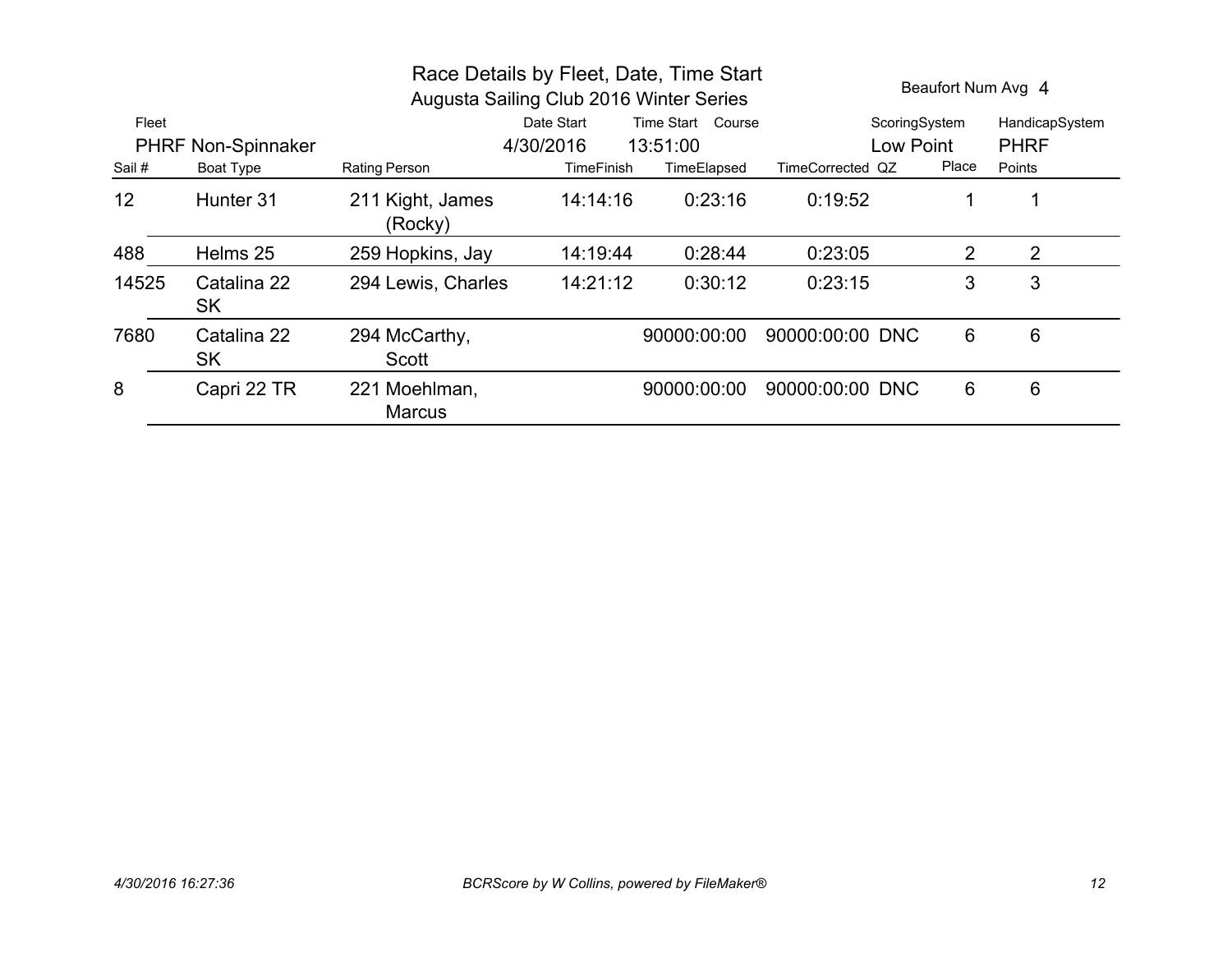|                           |                   |                                | Race Details by Fleet, Date, Time Start<br>Augusta Sailing Club 2016 Winter Series |                   |                  | Beaufort Num Avg 4 |                |  |
|---------------------------|-------------------|--------------------------------|------------------------------------------------------------------------------------|-------------------|------------------|--------------------|----------------|--|
| Fleet                     |                   |                                | Date Start                                                                         | Time Start Course | ScoringSystem    |                    | HandicapSystem |  |
| <b>PHRF Non-Spinnaker</b> |                   |                                | 4/30/2016                                                                          | 14:40:00          | Low Point        |                    | <b>PHRF</b>    |  |
| Sail #                    | Boat Type         | Rating Person                  | TimeFinish                                                                         | TimeElapsed       | TimeCorrected QZ | Place              | Points         |  |
| 12                        | Hunter 31         | 211 Kight, James<br>(Rocky)    | 15:01:19                                                                           | 0:21:19           | 0:18:12          |                    | 1              |  |
| 14525                     | Catalina 22<br>SK | 294 Lewis, Charles             | 15:04:42                                                                           | 0:24:42           | 0:19:01          | 2                  | $\overline{2}$ |  |
| 488                       | Helms 25          | 259 Hopkins, Jay               |                                                                                    | 90000:00:00       | 90000:00:00 DNS  | 4                  | 4              |  |
| 7680                      | Catalina 22<br>SK | 294 McCarthy,<br>Scott         |                                                                                    | 90000:00:00       | 90000:00:00 DNC  | 6                  | 6              |  |
| 8                         | Capri 22 TR       | 221 Moehlman,<br><b>Marcus</b> |                                                                                    | 90000:00:00       | 90000:00:00 DNC  | 6                  | 6              |  |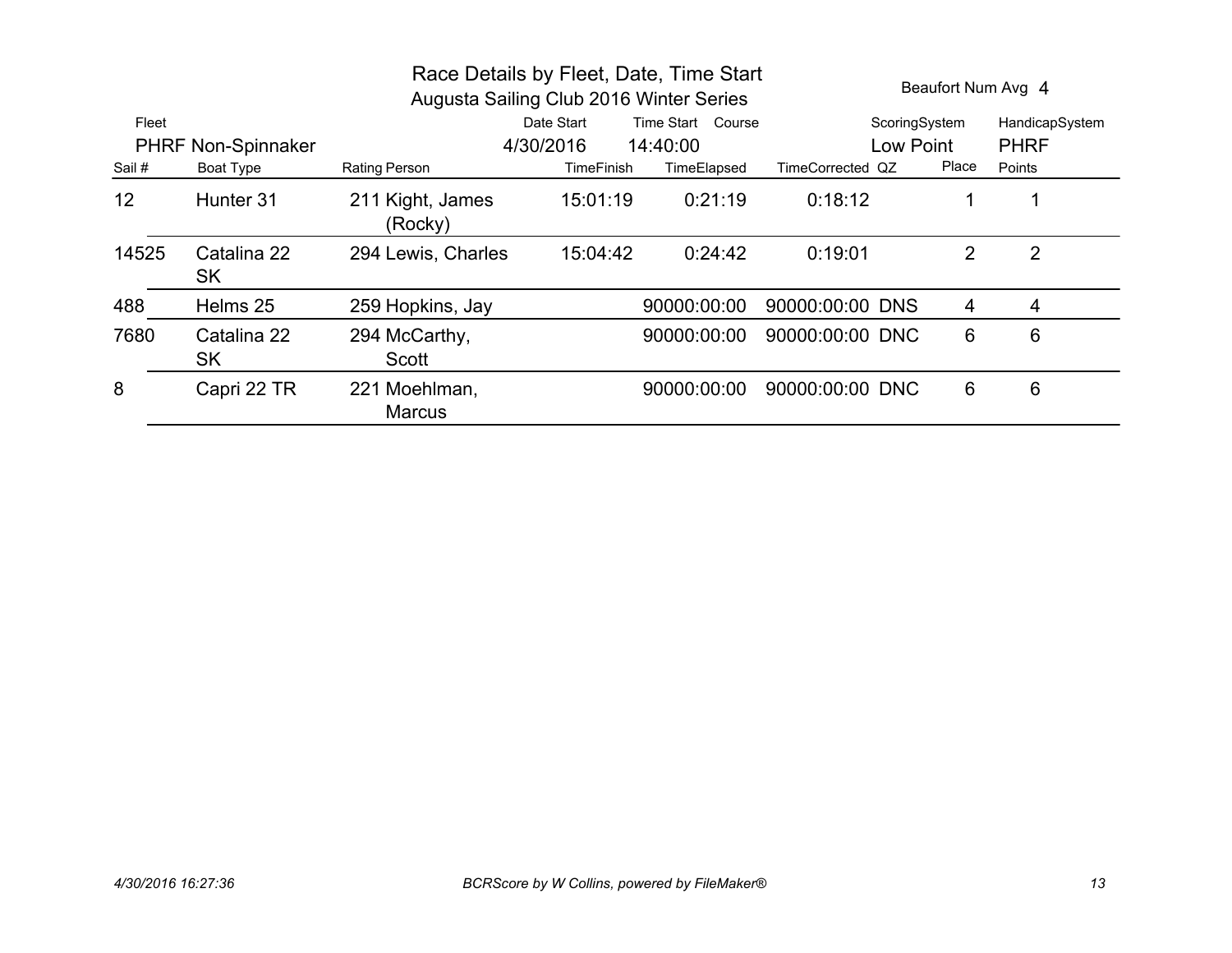| Race Details by Fleet, Date, Time Start<br>Augusta Sailing Club 2016 Winter Series |                       |                                |                   |                   |                  | Beaufort Num Avg 2 |                |  |
|------------------------------------------------------------------------------------|-----------------------|--------------------------------|-------------------|-------------------|------------------|--------------------|----------------|--|
| Fleet                                                                              |                       |                                | Date Start        | Time Start Course |                  | ScoringSystem      | HandicapSystem |  |
|                                                                                    | <b>PHRF Spinnaker</b> |                                | 2/20/2016         | 12:24:00 9-F      | Low Point        |                    | <b>PHRF</b>    |  |
| Sail #                                                                             | Boat Type             | Rating Person                  | <b>TimeFinish</b> | TimeElapsed       | TimeCorrected QZ | Place              | Points         |  |
| 4181                                                                               | $J-24$                | 174 Mayne,<br><b>Richard</b>   | 12:42:30          | 0:18:30           | 0:16:37          |                    |                |  |
| 32988                                                                              | Capri 30              | 114 Claffey, Jimmy             | 12:41:18          | 0:17:18           | 0:16:56          | 2                  | 2              |  |
| 545                                                                                | $J-22$                | 182 Cathey,<br><b>Russell</b>  | 12:43:31          | 0:19:31           | 0:17:20          | 3                  | 3              |  |
| 173                                                                                | J-80 155 Jib          | 116 Bertram,<br><b>Bradley</b> | 12:41:55          | 0:17:55           | 0:17:29          | 4                  | 4              |  |
| 820                                                                                | <b>J80</b>            | 116 Vagovic, Peter             | 12:41:58          | 0:17:58           | 0:17:32          | 5                  | 5              |  |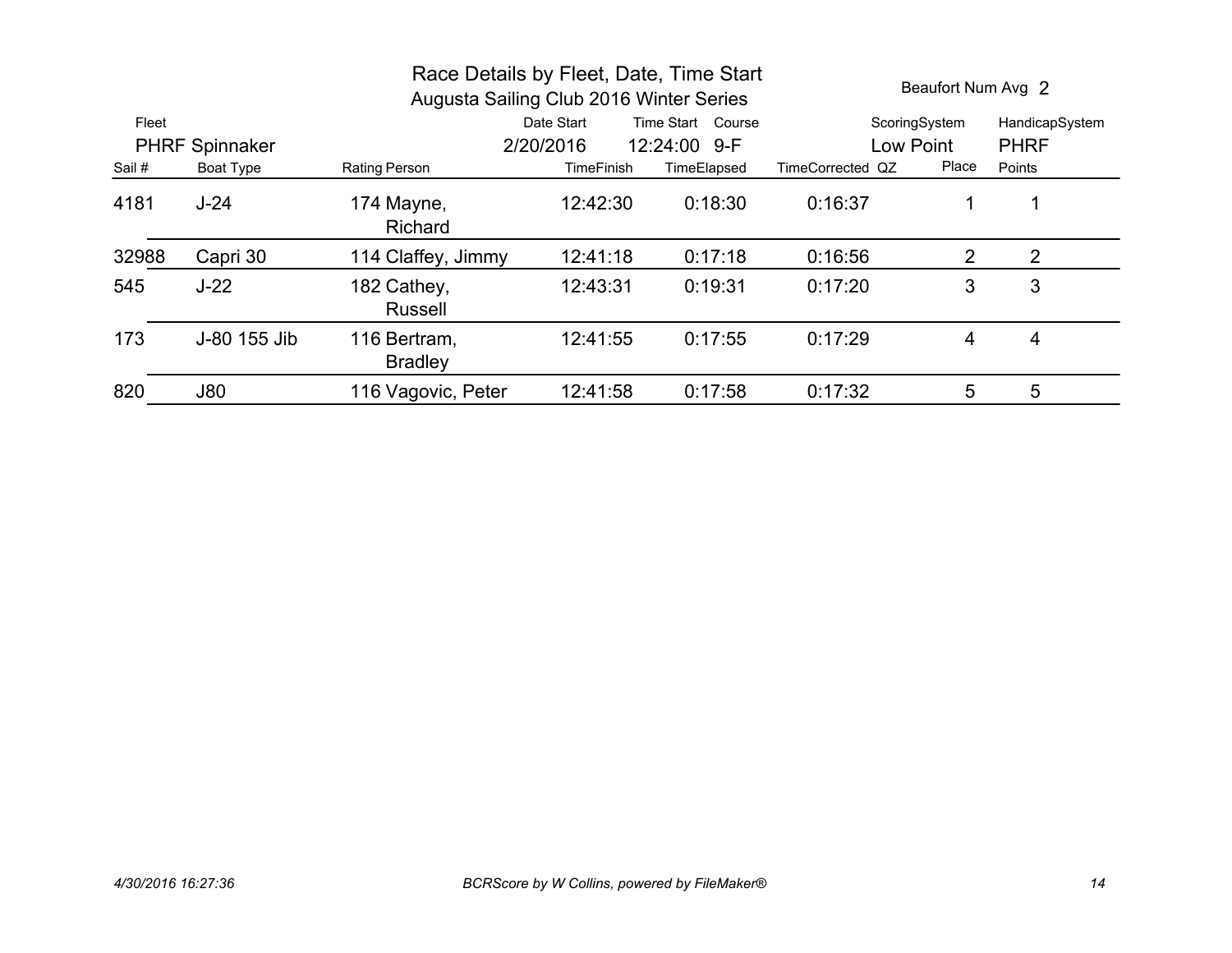| Race Details by Fleet, Date, Time Start<br>Augusta Sailing Club 2016 Winter Series |                       |                                |                   |                      |                  | Beaufort Num Avg 2 |                |
|------------------------------------------------------------------------------------|-----------------------|--------------------------------|-------------------|----------------------|------------------|--------------------|----------------|
| Fleet                                                                              |                       |                                | Date Start        | Time Start Course    |                  | ScoringSystem      | HandicapSystem |
|                                                                                    | <b>PHRF Spinnaker</b> |                                | 2/20/2016         | 13:06:00 9-L-9-F     |                  | Low Point          | <b>PHRF</b>    |
| Sail #                                                                             | Boat Type             | Rating Person                  | <b>TimeFinish</b> | TimeElapsed          | TimeCorrected QZ | Place              | Points         |
| 173                                                                                | J-80 155 Jib          | 116 Bertram.<br><b>Bradley</b> | 13:40:27          | 0:34:27              | 0:33:37          |                    |                |
| 32988                                                                              | Capri 30              | 114 Claffey, Jimmy             | 13:41:54          | 0:35:54              | 0:35:09          | 2                  | 2              |
| 4181                                                                               | $J-24$                | 174 Mayne,<br><b>Richard</b>   | 13:45:26          | 0:39:26              | 0:35:24          | 3                  | 3              |
| 545                                                                                | $J-22$                | 182 Cathey,<br><b>Russell</b>  | 13:49:15          | 0:43:15              | 0:38:24          | 4                  | 4              |
| 820                                                                                | <b>J80</b>            | 116 Vagovic, Peter             |                   | 13:46:03 90000:00:00 | 90000:00:00 DSQ  | 6                  | 6              |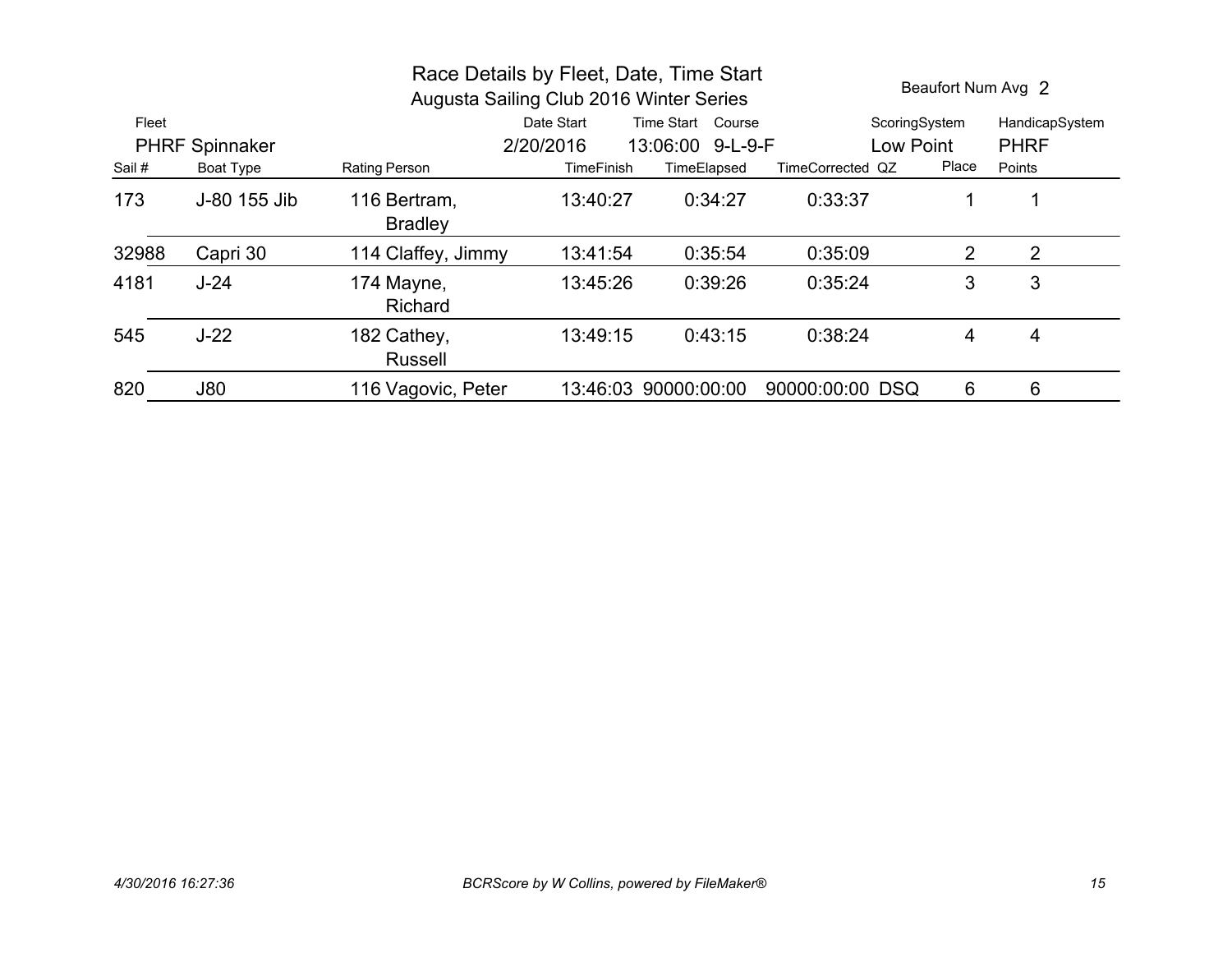|        |                       | Race Details by Fleet, Date, Time Start<br>Augusta Sailing Club 2016 Winter Series |                   | Beaufort Num Avg 2 |                  |               |                |
|--------|-----------------------|------------------------------------------------------------------------------------|-------------------|--------------------|------------------|---------------|----------------|
| Fleet  |                       |                                                                                    | Date Start        | Time Start Course  |                  | ScoringSystem | HandicapSystem |
|        | <b>PHRF Spinnaker</b> |                                                                                    | 2/20/2016         | 14:01:00 9-L-9-F   | Low Point        |               | <b>PHRF</b>    |
| Sail # | Boat Type             | Rating Person                                                                      | <b>TimeFinish</b> | TimeElapsed        | TimeCorrected QZ | Place         | Points         |
| 32988  | Capri 30              | 114 Claffey, Jimmy                                                                 | 14:40:40          | 0:39:40            | 0:38:50          |               |                |
| 173    | J-80 155 Jib          | 116 Bertram,<br><b>Bradley</b>                                                     | 14:42:02          | 0:41:02            | 0:40:03          | 2             | $\overline{2}$ |
| 4181   | $J-24$                | 174 Mayne,<br><b>Richard</b>                                                       | 14:48:00          | 0:47:00            | 0:42:12          | 3             | 3              |
| 820    | <b>J80</b>            | 116 Vagovic, Peter                                                                 | 14:46:07          | 0:45:07            | 0:44:02          | 4             | 4              |
| 545    | $J-22$                | 182 Cathey,<br><b>Russell</b>                                                      | 14:52:58          | 0:51:58            | 0:46:09          | 5             | 5              |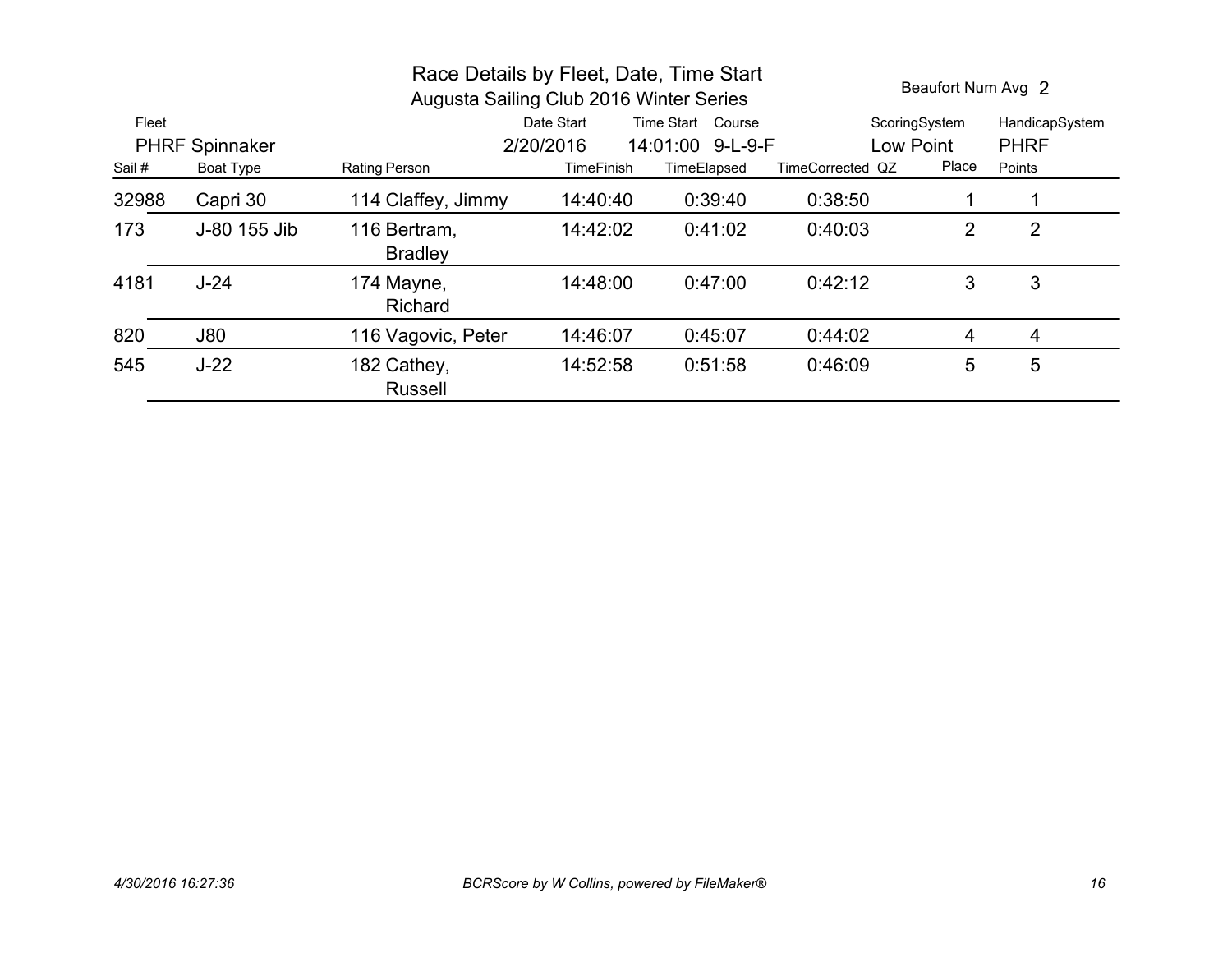|        |                       | Race Details by Fleet, Date, Time Start<br>Augusta Sailing Club 2016 Winter Series |                   | <b>Beaufort Num Avg</b> |                  |                |                |
|--------|-----------------------|------------------------------------------------------------------------------------|-------------------|-------------------------|------------------|----------------|----------------|
| Fleet  |                       |                                                                                    | Date Start        | Time Start Course       | ScoringSystem    |                | HandicapSystem |
|        | <b>PHRF Spinnaker</b> |                                                                                    | 3/5/2016          | 13:08:00                | Low Point        |                | <b>PHRF</b>    |
| Sail # | <b>Boat Type</b>      | Rating Person                                                                      | <b>TimeFinish</b> | TimeElapsed             | TimeCorrected QZ | Place          | Points         |
| 32988  | Capri 30              | 114 Claffey, Jimmy                                                                 | 13:19:22          | 0:11:22                 | 0:11:08          |                |                |
| 173    | J-80 155 Jib          | 116 Bertram,<br><b>Bradley</b>                                                     | 13:19:55          | 0:11:55                 | 0:11:38          | $\overline{2}$ | $\overline{2}$ |
| 4181   | $J-24$                | 174 Mayne,<br>Richard                                                              | 13:21:01          | 0:13:01                 | 0:11:41          | 3              | 3              |
| 820    | <b>J80</b>            | 116 Vagovic, Peter                                                                 |                   | 90000:00:00             | 90000:00:00 DNC  | 6              | 6              |
| 545    | $J-22$                | 182 Cathey,<br><b>Russell</b>                                                      |                   | 90000:00:00             | 90000:00:00 DNC  | 6              | 6              |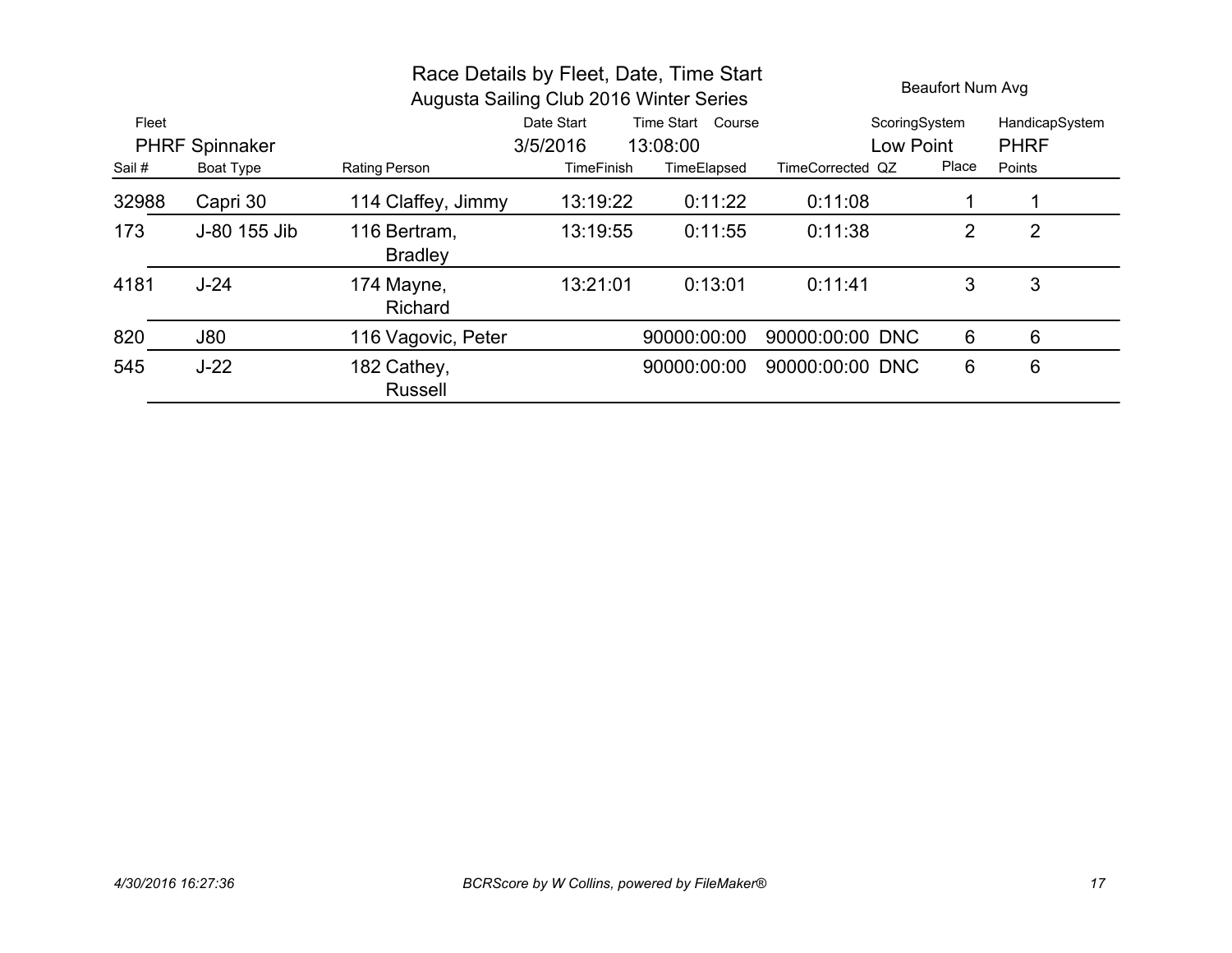| Race Details by Fleet, Date, Time Start<br>Augusta Sailing Club 2016 Winter Series |                       |                                |                   |                   | <b>Beaufort Num Avg</b> |       |                |  |
|------------------------------------------------------------------------------------|-----------------------|--------------------------------|-------------------|-------------------|-------------------------|-------|----------------|--|
| Fleet                                                                              |                       |                                | Date Start        | Time Start Course | ScoringSystem           |       | HandicapSystem |  |
|                                                                                    | <b>PHRF Spinnaker</b> |                                | 3/5/2016          | 13:48:00          | Low Point               |       | <b>PHRF</b>    |  |
| Sail #                                                                             | Boat Type             | <b>Rating Person</b>           | <b>TimeFinish</b> | TimeElapsed       | TimeCorrected QZ        | Place | Points         |  |
| 4181                                                                               | $J-24$                | 174 Mayne,<br><b>Richard</b>   | 14:04:14          | 0:16:14           | 0:14:34                 | 1     |                |  |
| 173                                                                                | J-80 155 Jib          | 116 Bertram,<br><b>Bradley</b> | 14:03:10          | 0:15:10           | 0:14:48                 | 2     | 2              |  |
| 32988                                                                              | Capri 30              | 114 Claffey, Jimmy             | 14:04:27          | 0:16:27           | 0:16:06                 | 3     | 3              |  |
| 820                                                                                | <b>J80</b>            | 116 Vagovic, Peter             |                   | 90000:00:00       | 90000:00:00 DNC         | 6     | 6              |  |
| 545                                                                                | $J-22$                | 182 Cathey,<br><b>Russell</b>  |                   | 90000:00:00       | 90000:00:00 DNC         | 6     | 6              |  |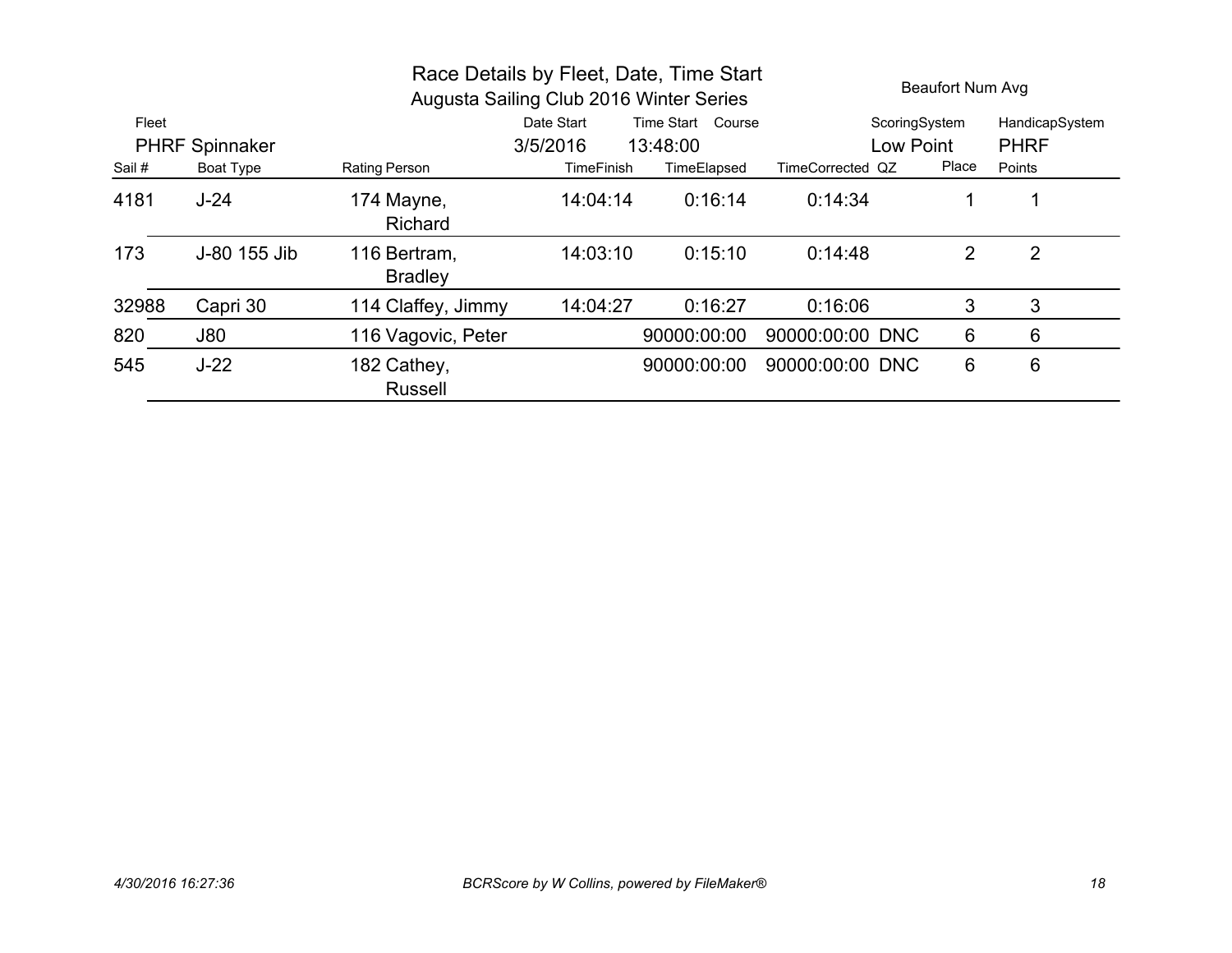| Race Details by Fleet, Date, Time Start<br>Augusta Sailing Club 2016 Winter Series |                                                             |                                |                   |                   |                  |       | Beaufort Num Avg 2 |
|------------------------------------------------------------------------------------|-------------------------------------------------------------|--------------------------------|-------------------|-------------------|------------------|-------|--------------------|
| Fleet                                                                              |                                                             |                                | Date Start        | Time Start Course | ScoringSystem    |       | HandicapSystem     |
|                                                                                    | 3/19/2016<br><b>PHRF Spinnaker</b><br>13:27:00<br>Low Point |                                |                   | <b>PHRF</b>       |                  |       |                    |
| Sail #                                                                             | <b>Boat Type</b>                                            | Rating Person                  | <b>TimeFinish</b> | TimeElapsed       | TimeCorrected QZ | Place | Points             |
| 545                                                                                | $J-22$                                                      | 182 Cathey,<br><b>Russell</b>  | 13:58:40          | 0:31:40           | 0:28:07          |       |                    |
| 32988                                                                              | Capri 30                                                    | 114 Claffey, Jimmy             | 13:55:56          | 0:28:56           | 0:28:19          | 2     | 2                  |
| 4181                                                                               | $J-24$                                                      | 174 Mayne,<br><b>Richard</b>   | 14:10:22          | 0:43:22           | 0:38:56          | 3     | 3                  |
| 820                                                                                | J80                                                         | 116 Vagovic, Peter             | 14:09:36          | 0:42:36           | 0:41:35          | 4     | 4                  |
| 173                                                                                | J-80 155 Jib                                                | 116 Bertram,<br><b>Bradley</b> |                   | 90000:00:00       | 90000:00:00 DNC  | 6     | 6                  |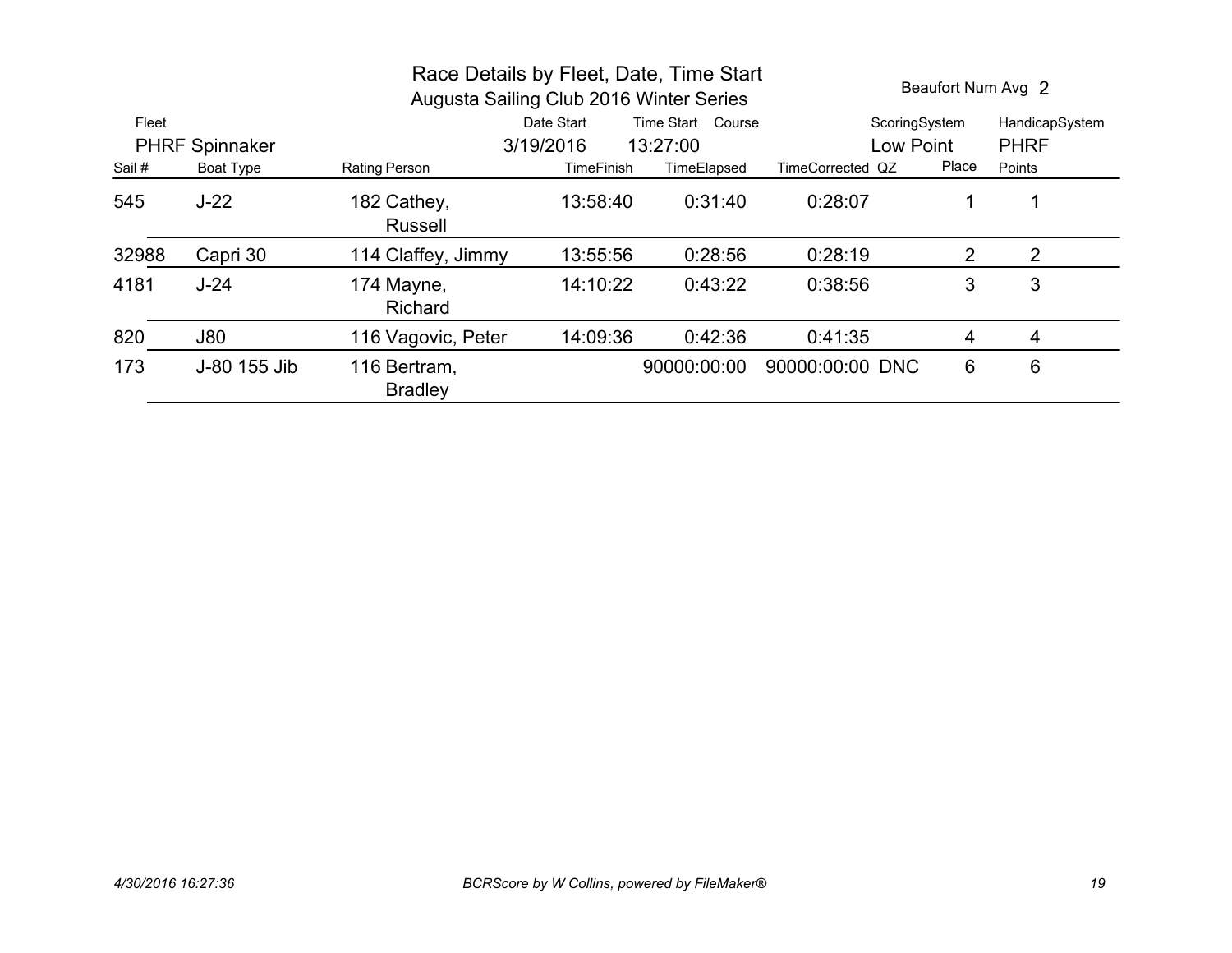|        |                       | Race Details by Fleet, Date, Time Start<br>Augusta Sailing Club 2016 Winter Series |                   |                   | Beaufort Num Avg 1 |           |                |
|--------|-----------------------|------------------------------------------------------------------------------------|-------------------|-------------------|--------------------|-----------|----------------|
| Fleet  |                       |                                                                                    | Date Start        | Time Start Course | ScoringSystem      |           | HandicapSystem |
|        | <b>PHRF Spinnaker</b> |                                                                                    | 3/19/2016         | 14:18:00          |                    | Low Point |                |
| Sail # | <b>Boat Type</b>      | Rating Person                                                                      | <b>TimeFinish</b> | TimeElapsed       | TimeCorrected QZ   | Place     | Points         |
| 32988  | Capri 30              | 114 Claffey, Jimmy                                                                 | 14:45:22          | 0:27:22           | 0:26:47            |           |                |
| 820    | <b>J80</b>            | 116 Vagovic, Peter                                                                 | 14:47:48          | 0:29:48           | 0:29:05            | 2         | 2              |
| 4181   | $J-24$                | 174 Mayne,<br>Richard                                                              | 14:50:54          | 0:32:54           | 0:29:32            | 3         | 3              |
| 545    | $J-22$                | 182 Cathey,<br><b>Russell</b>                                                      | 14:54:16          | 0:36:16           | 0:32:12            | 4         | 4              |
| 173    | J-80 155 Jib          | 116 Bertram,<br><b>Bradley</b>                                                     |                   | 90000:00:00       | 90000:00:00 DNC    | 6         | 6              |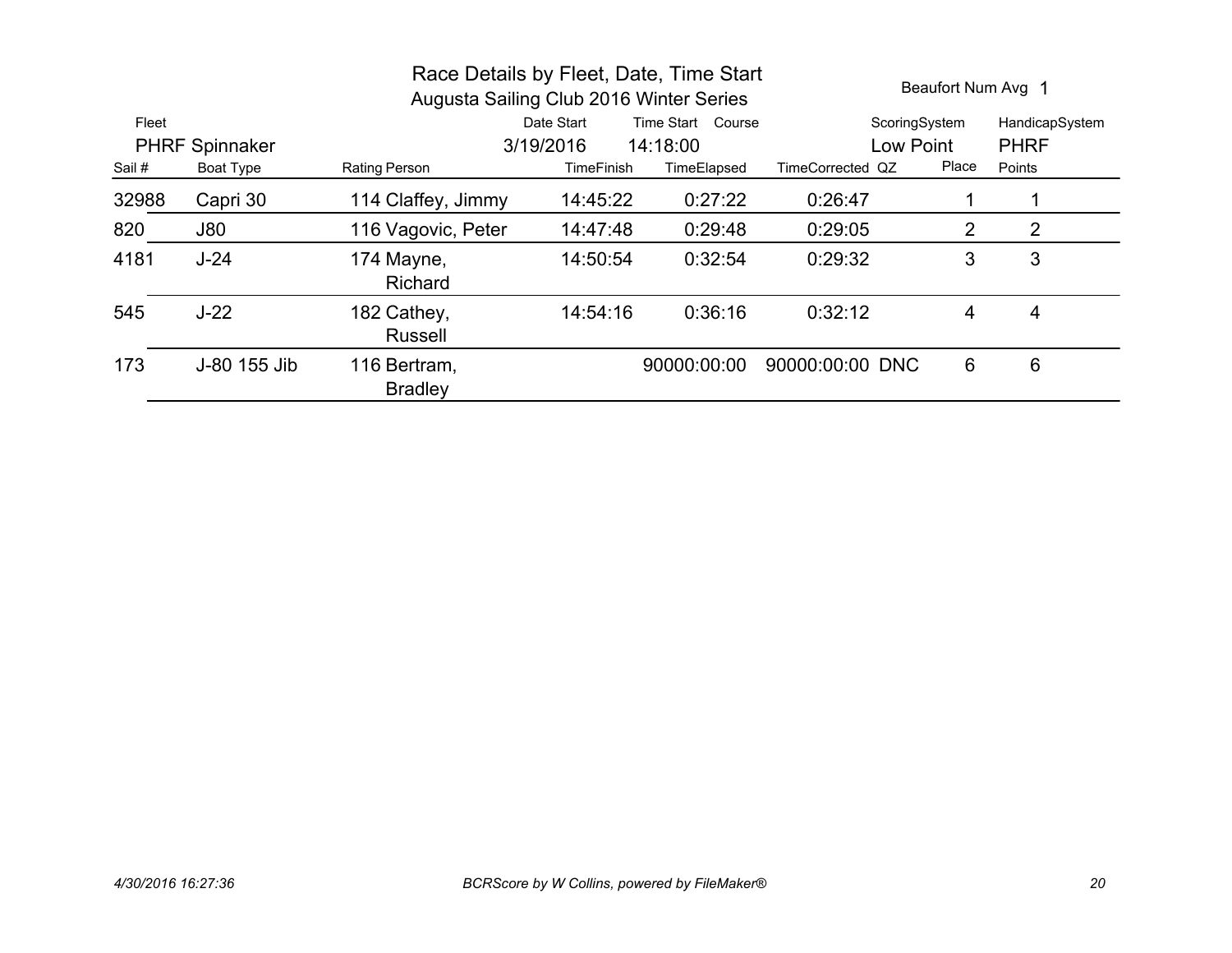| Race Details by Fleet, Date, Time Start<br>Augusta Sailing Club 2016 Winter Series |                       |                                |                   |                   |                  |       | Beaufort Num Avg 4 |
|------------------------------------------------------------------------------------|-----------------------|--------------------------------|-------------------|-------------------|------------------|-------|--------------------|
| Fleet                                                                              |                       |                                | Date Start        | Time Start Course | ScoringSystem    |       | HandicapSystem     |
|                                                                                    | <b>PHRF Spinnaker</b> |                                | 4/2/2016          | 12:00:00          | Low Point        |       | <b>PHRF</b>        |
| Sail #                                                                             | <b>Boat Type</b>      | Rating Person                  | <b>TimeFinish</b> | TimeElapsed       | TimeCorrected QZ | Place | Points             |
| 545                                                                                | $J-22$                | 182 Cathey,<br><b>Russell</b>  | 13:03:09          | 1:03:09           | 0:56:05          |       |                    |
| 820                                                                                | J80                   | 116 Vagovic, Peter             | 12:57:44          | 0:57:44           | 0:56:21          | 2     | 2                  |
| 32988                                                                              | Capri 30              | 114 Claffey, Jimmy             | 12:59:03          | 0:59:03           | 0:57:48          | 3     | 3                  |
| 4181                                                                               | $J-24$                | 174 Mayne,<br><b>Richard</b>   | 13:04:40          | 1:04:40           | 0:58:03          | 4     | 4                  |
| 173                                                                                | J-80 155 Jib          | 116 Bertram,<br><b>Bradley</b> |                   | 90000:00:00       | 90000:00:00 DNC  | 6     | 6                  |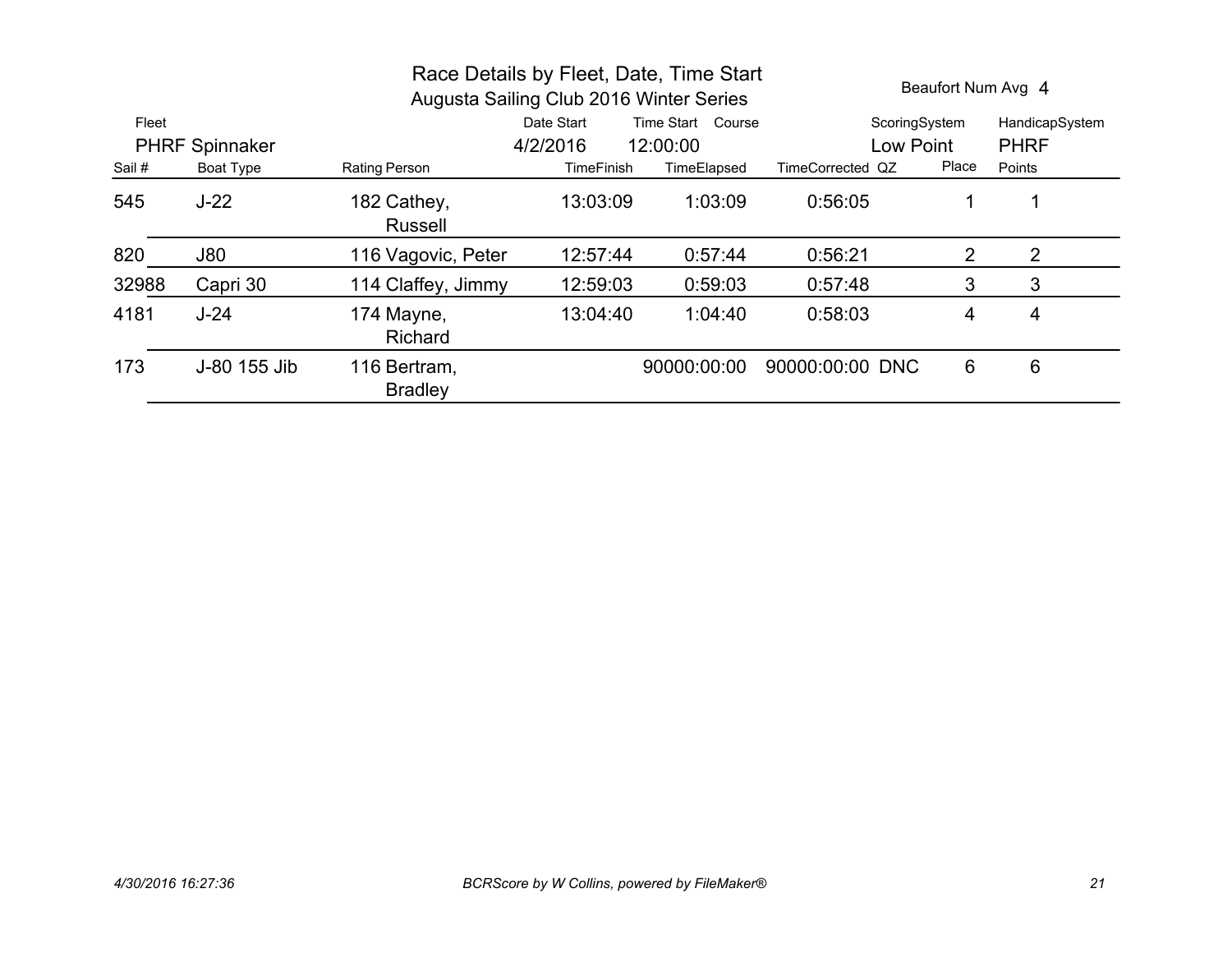|        |                       | Race Details by Fleet, Date, Time Start<br>Augusta Sailing Club 2016 Winter Series |                   | Beaufort Num Avg 3 |                  |       |                |
|--------|-----------------------|------------------------------------------------------------------------------------|-------------------|--------------------|------------------|-------|----------------|
| Fleet  |                       |                                                                                    | Date Start        | Time Start Course  | ScoringSystem    |       | HandicapSystem |
|        | <b>PHRF Spinnaker</b> |                                                                                    | 4/16/2016         | 12:00:00           | Low Point        |       | <b>PHRF</b>    |
| Sail # | <b>Boat Type</b>      | Rating Person                                                                      | <b>TimeFinish</b> | TimeElapsed        | TimeCorrected QZ | Place | Points         |
| 32988  | Capri 30              | 114 Claffey, Jimmy                                                                 | 12:48:08          | 0:48:08            | 0:47:07          |       |                |
| 545    | $J-22$                | 182 Cathey,<br><b>Russell</b>                                                      | 12:54:17          | 0:54:17            | 0:48:12          | 2     | $\overline{2}$ |
| 820    | J80                   | 116 Vagovic, Peter                                                                 | 12:49:40          | 0:49:40            | 0:48:28          | 3     | 3              |
| 4181   | $J-24$                | 174 Mayne,<br>Richard                                                              |                   | 90000:00:00        | 90000:00:00 DNC  | 6     | 6              |
| 173    | J-80 155 Jib          | 116 Bertram,<br><b>Bradley</b>                                                     |                   | 90000:00:00        | 90000:00:00 DNC  | 6     | 6              |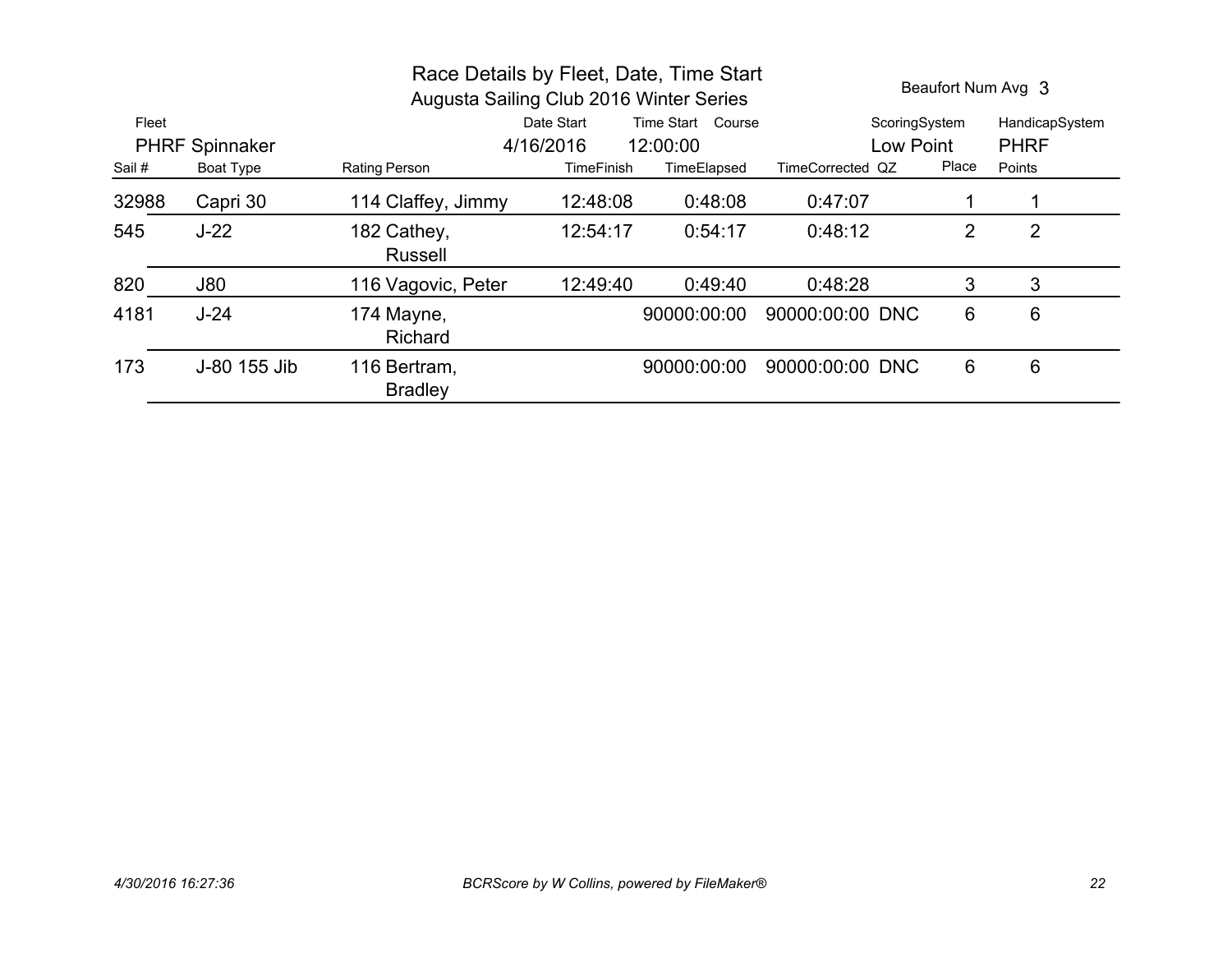|        |                       | Race Details by Fleet, Date, Time Start<br>Augusta Sailing Club 2016 Winter Series |                   | Beaufort Num Avg 3 |                  |       |                |
|--------|-----------------------|------------------------------------------------------------------------------------|-------------------|--------------------|------------------|-------|----------------|
| Fleet  |                       |                                                                                    | Date Start        | Time Start Course  | ScoringSystem    |       | HandicapSystem |
|        | <b>PHRF Spinnaker</b> |                                                                                    | 4/16/2016         | 13:13:00           | Low Point        |       | <b>PHRF</b>    |
| Sail # | <b>Boat Type</b>      | <b>Rating Person</b>                                                               | <b>TimeFinish</b> | TimeElapsed        | TimeCorrected QZ | Place | Points         |
| 32988  | Capri 30              | 114 Claffey, Jimmy                                                                 | 14:04:33          | 0:51:33            | 0:50:28          |       |                |
| 545    | $J-22$                | 182 Cathey,<br><b>Russell</b>                                                      | 14:10:02          | 0:57:02            | 0:50:39          | 2     | $\overline{2}$ |
| 820    | <b>J80</b>            | 116 Vagovic, Peter                                                                 | 14:13:52          | 1:00:52            | 0:59:24          | 3     | 3              |
| 4181   | $J-24$                | 174 Mayne,<br><b>Richard</b>                                                       |                   | 90000:00:00        | 90000:00:00 DNC  | 6     | 6              |
| 173    | J-80 155 Jib          | 116 Bertram,<br><b>Bradley</b>                                                     |                   | 90000:00:00        | 90000:00:00 DNC  | 6     | 6              |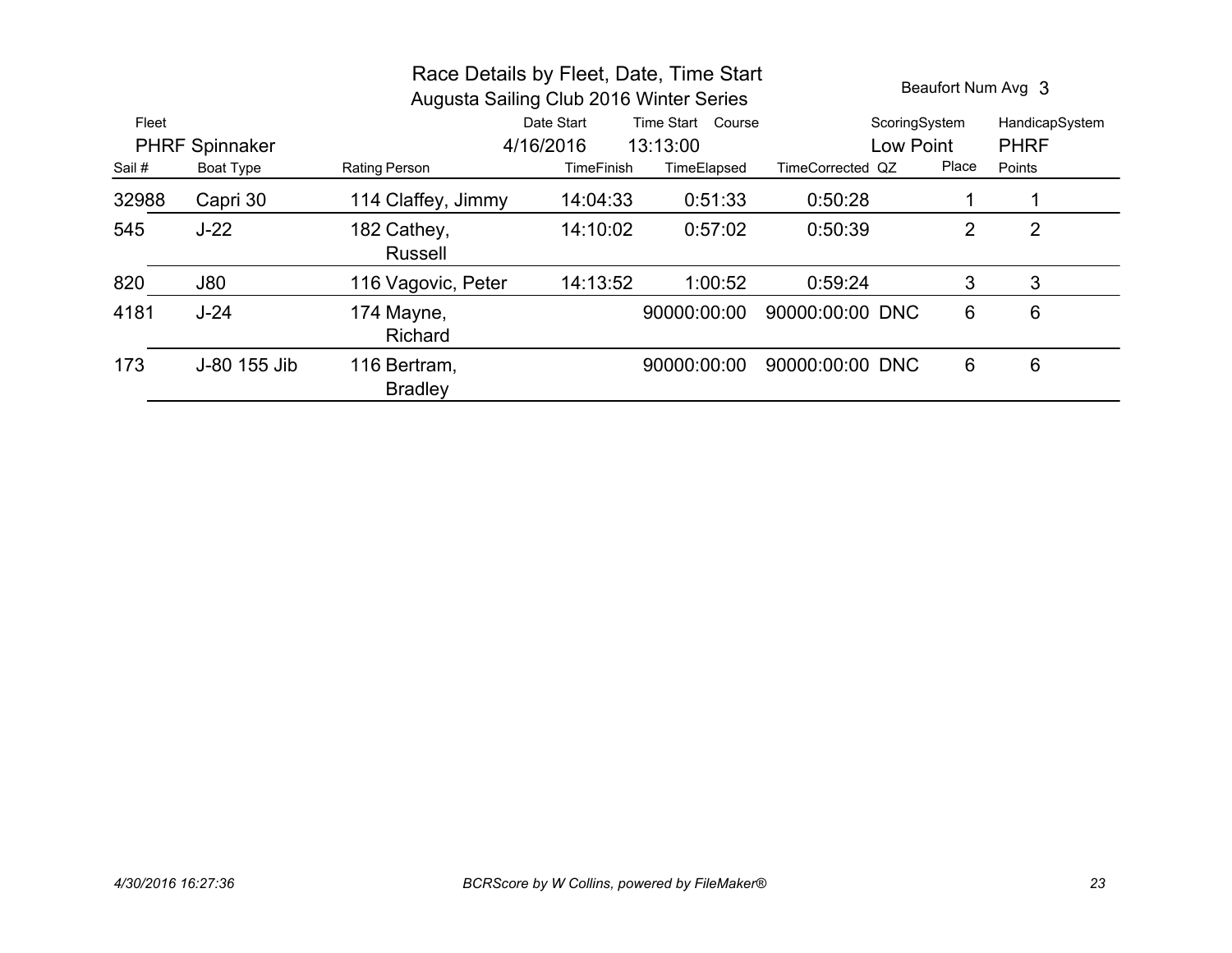|        |                       | Race Details by Fleet, Date, Time Start<br>Augusta Sailing Club 2016 Winter Series |                   | Beaufort Num Avg 2 |                  |       |                |
|--------|-----------------------|------------------------------------------------------------------------------------|-------------------|--------------------|------------------|-------|----------------|
| Fleet  |                       |                                                                                    | Date Start        | Time Start Course  | ScoringSystem    |       | HandicapSystem |
|        | <b>PHRF Spinnaker</b> |                                                                                    | 4/16/2016         | 14:21:00           | Low Point        |       | <b>PHRF</b>    |
| Sail # | <b>Boat Type</b>      | Rating Person                                                                      | <b>TimeFinish</b> | TimeElapsed        | TimeCorrected QZ | Place | Points         |
| 32988  | Capri 30              | 114 Claffey, Jimmy                                                                 | 14:59:36          | 0:38:36            | 0:37:47          |       |                |
| 545    | $J-22$                | 182 Cathey,<br><b>Russell</b>                                                      | 15:04:19          | 0:43:19            | 0:38:28          | 2     | 2              |
| 820    | <b>J80</b>            | 116 Vagovic, Peter                                                                 | 15:04:27          | 0:43:27            | 0:42:24          | 3     | 3              |
| 4181   | $J-24$                | 174 Mayne,<br>Richard                                                              |                   | 90000:00:00        | 90000:00:00 DNC  | 6     | 6              |
| 173    | J-80 155 Jib          | 116 Bertram,<br><b>Bradley</b>                                                     |                   | 90000:00:00        | 90000:00:00 DNC  | 6     | 6              |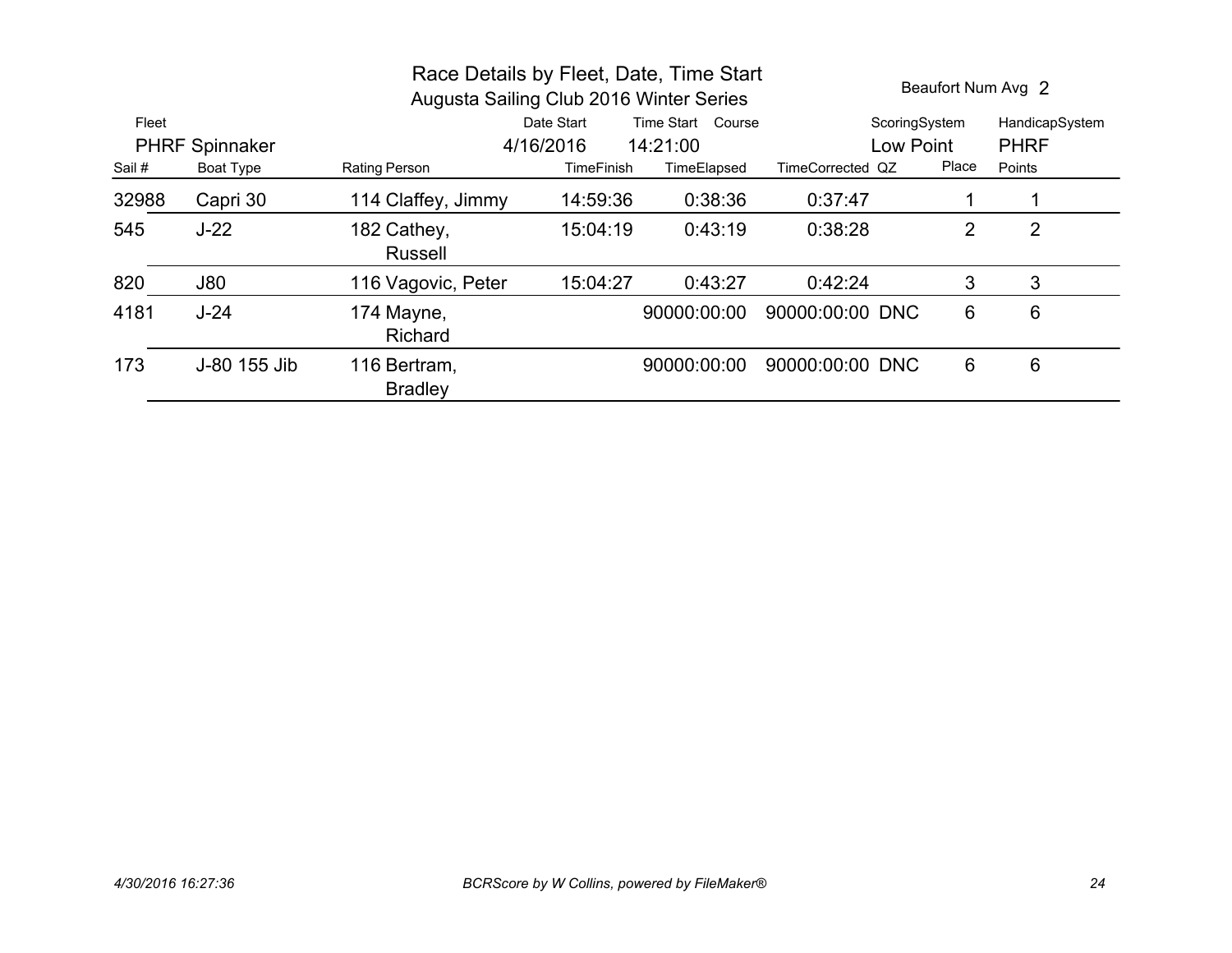|                       |              | Race Details by Fleet, Date, Time Start<br>Augusta Sailing Club 2016 Winter Series |                       |                             | Beaufort Num Avg 4 |       |                |
|-----------------------|--------------|------------------------------------------------------------------------------------|-----------------------|-----------------------------|--------------------|-------|----------------|
| Fleet                 |              |                                                                                    | Date Start            | <b>Time Start</b><br>Course | ScoringSystem      |       | HandicapSystem |
| <b>PHRF Spinnaker</b> |              |                                                                                    | 4/30/2016<br>12:00:00 |                             | Low Point          |       | <b>PHRF</b>    |
| Sail #                | Boat Type    | <b>Rating Person</b>                                                               | <b>TimeFinish</b>     | TimeElapsed                 | TimeCorrected QZ   | Place | Points         |
| 32988                 | Capri 30     | 114 Claffey, Jimmy                                                                 | 12:26:43              | 0:26:43                     | 0:26:09            |       |                |
| 4181                  | $J-24$       | 174 Mayne,<br><b>Richard</b>                                                       | 12:29:32              | 0:29:32                     | 0:26:31            | 2     | 2              |
| 545                   | $J-22$       | 182 Cathey,<br><b>Russell</b>                                                      | 12:30:47              | 0:30:47                     | 0:27:20            | 3     | 3              |
| 820                   | <b>J80</b>   | 116 Vagovic, Peter                                                                 | 12:29:01              | 0:29:01                     | 0:28:19            | 4     | 4              |
| 173                   | J-80 155 Jib | 116 Bertram,<br><b>Bradley</b>                                                     |                       | 90000:00:00                 | 90000:00:00 DNC    | 6     | 6              |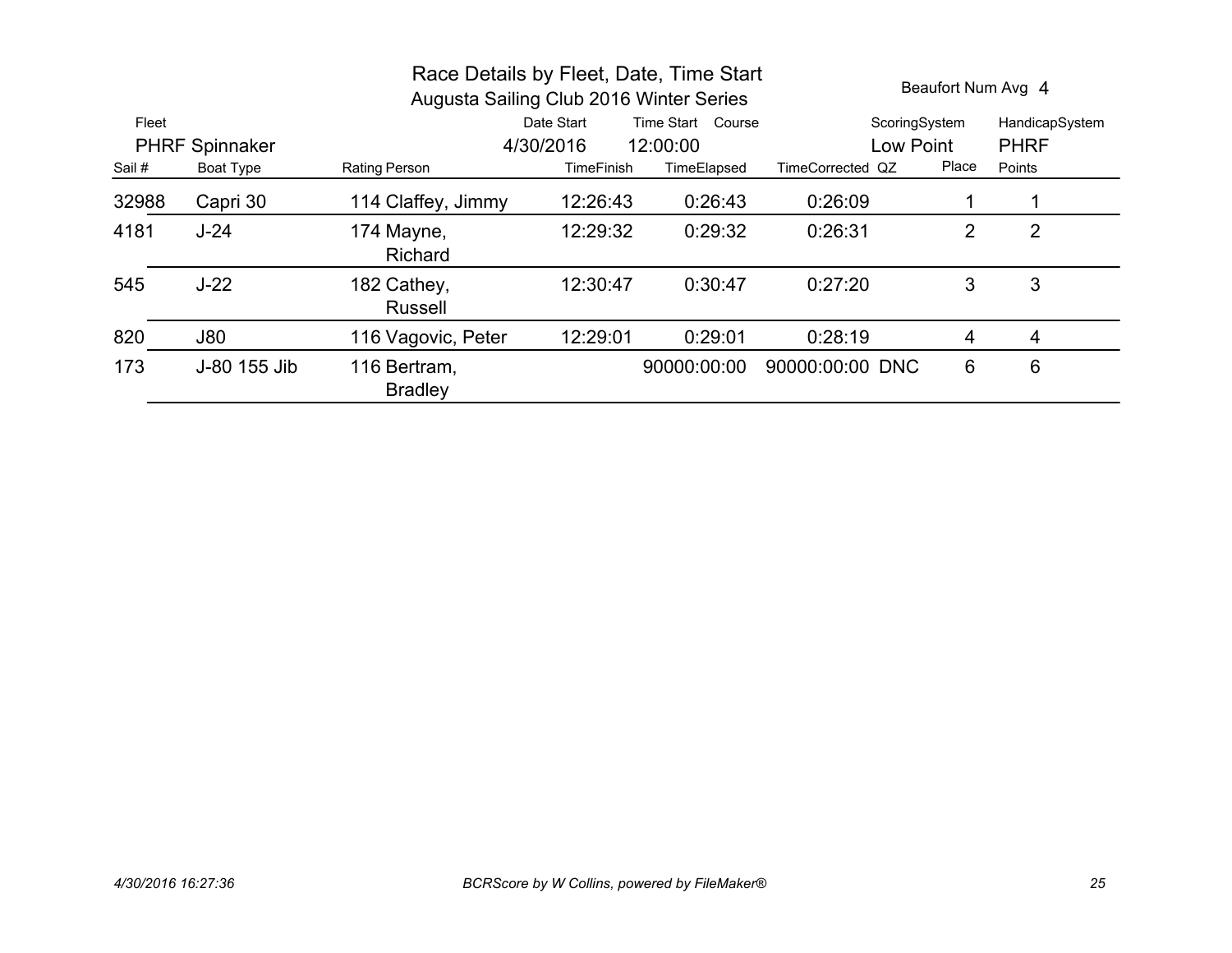|                       |                  | Race Details by Fleet, Date, Time Start<br>Augusta Sailing Club 2016 Winter Series | Beaufort Num Avg 4    |                   |                  |                |                |
|-----------------------|------------------|------------------------------------------------------------------------------------|-----------------------|-------------------|------------------|----------------|----------------|
| Fleet                 |                  |                                                                                    | Date Start            | Time Start Course | ScoringSystem    |                | HandicapSystem |
| <b>PHRF Spinnaker</b> |                  |                                                                                    | 4/30/2016<br>12:45:00 |                   | Low Point        |                | <b>PHRF</b>    |
| Sail #                | <b>Boat Type</b> | Rating Person                                                                      | <b>TimeFinish</b>     | TimeElapsed       | TimeCorrected QZ | Place          | Points         |
| 545                   | $J-22$           | 182 Cathey,<br><b>Russell</b>                                                      | 13:39:11              | 0:54:11           | 0:48:07          | 1              |                |
| 4181                  | $J-24$           | 174 Mayne,<br><b>Richard</b>                                                       | 13:39:22              | 0:54:22           | 0:48:49          | 2              | $\overline{2}$ |
| 820                   | J80              | 116 Vagovic, Peter                                                                 | 13:37:40              | 0:52:40           | 0:51:24          | 3              | 3              |
| 32988                 | Capri 30         | 114 Claffey, Jimmy                                                                 | 13:41:30              | 0:56:30           | 0:55:19          | $\overline{4}$ | 4              |
| 173                   | J-80 155 Jib     | 116 Bertram,<br><b>Bradley</b>                                                     |                       | 90000:00:00       | 90000:00:00 DNC  | 6              | 6              |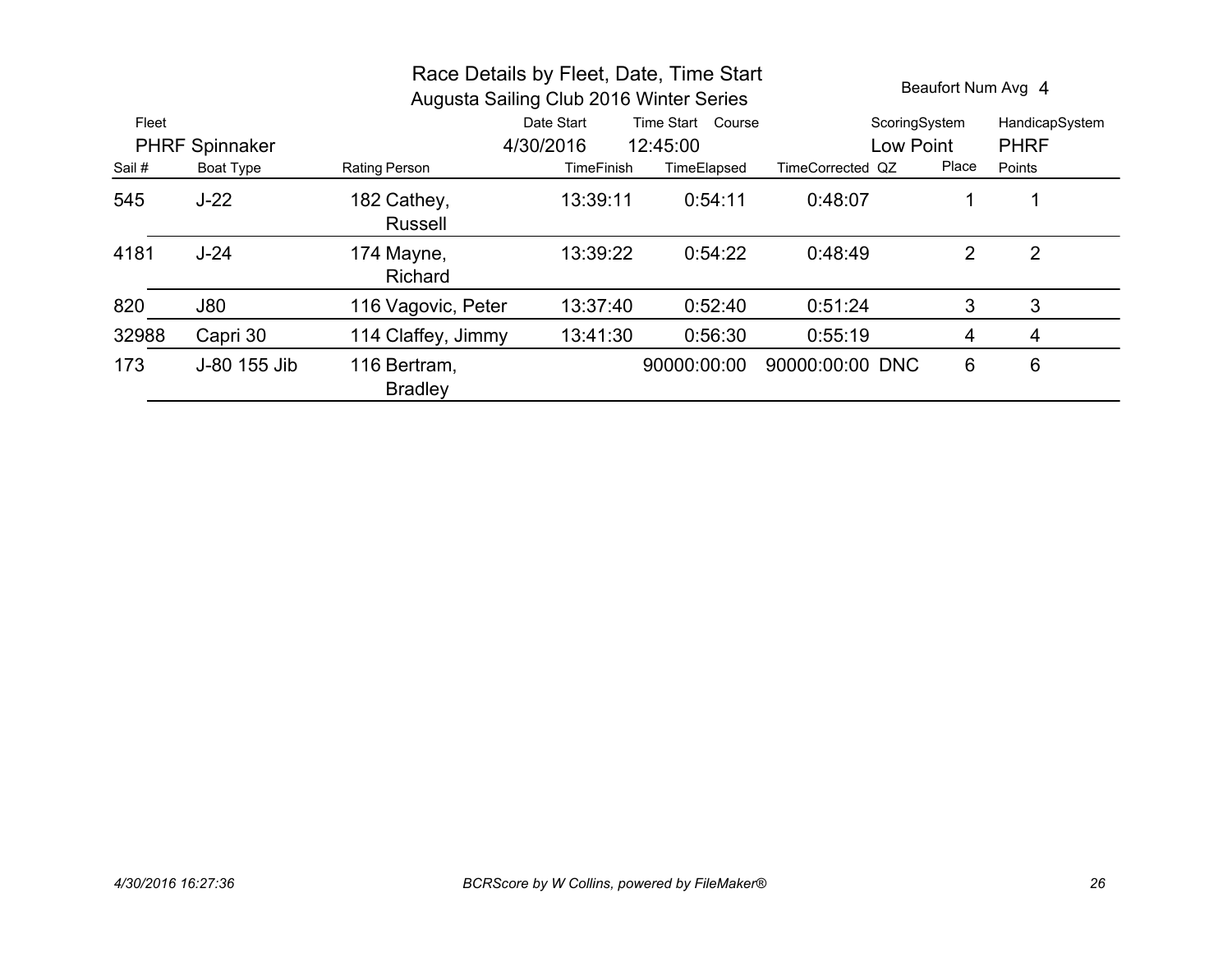|                       |                  | Race Details by Fleet, Date, Time Start<br>Augusta Sailing Club 2016 Winter Series |                                 |             | Beaufort Num Avg 4 |                |                |
|-----------------------|------------------|------------------------------------------------------------------------------------|---------------------------------|-------------|--------------------|----------------|----------------|
| Fleet                 |                  |                                                                                    | Time Start Course<br>Date Start |             | ScoringSystem      |                | HandicapSystem |
| <b>PHRF Spinnaker</b> |                  |                                                                                    | 4/30/2016<br>13:51:00           |             | Low Point          |                | <b>PHRF</b>    |
| Sail #                | <b>Boat Type</b> | Rating Person                                                                      | <b>TimeFinish</b>               | TimeElapsed | TimeCorrected QZ   | Place          | Points         |
| 4181                  | $J-24$           | 174 Mayne,<br><b>Richard</b>                                                       | 14:25:48                        | 0:34:48     | 0:31:15            | 1              |                |
| 545                   | $J-22$           | 182 Cathey,<br><b>Russell</b>                                                      | 14:26:14                        | 0:35:14     | 0:31:17            | 2              | $\overline{2}$ |
| 32988                 | Capri 30         | 114 Claffey, Jimmy                                                                 | 14:25:07                        | 0:34:07     | 0:33:24            | 3              | 3              |
| 820                   | <b>J80</b>       | 116 Vagovic, Peter                                                                 | 14:28:33                        | 0:37:33     | 0:36:39            | $\overline{4}$ | 4              |
| 173                   | J-80 155 Jib     | 116 Bertram,<br><b>Bradley</b>                                                     |                                 | 90000:00:00 | 90000:00:00 DNC    | 6              | 6              |